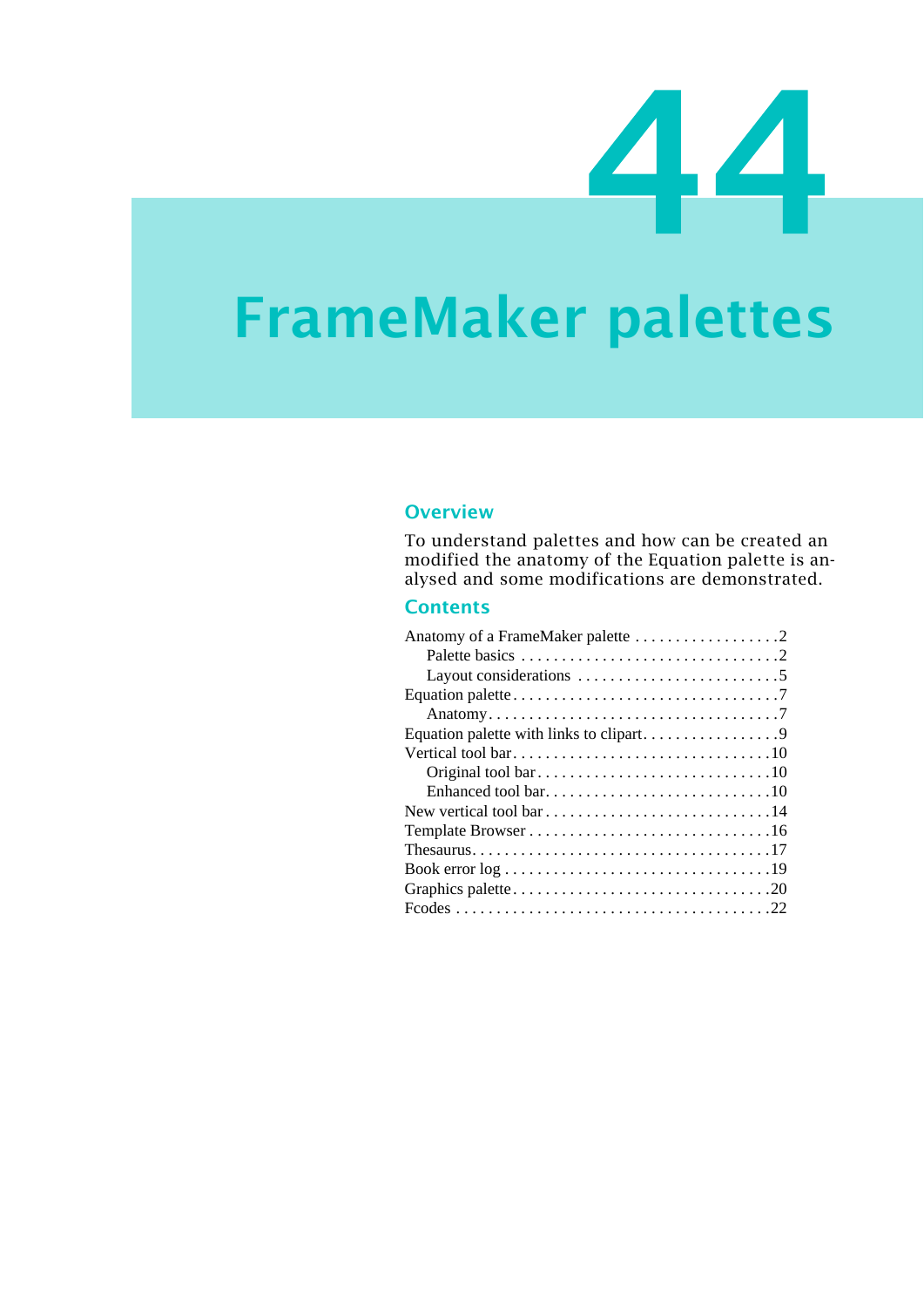# <span id="page-1-0"></span>**Anatomy of a FrameMaker palette**

|        | The Equation palette is a View Only FM-document. Due to this<br>it must be adapted in each version of FM - or one gets the<br>message at open Open a realse x docuemnt yyy. OK to continue?.                      |
|--------|-------------------------------------------------------------------------------------------------------------------------------------------------------------------------------------------------------------------|
|        | It is also essential to use only fonts which are standard on<br>each target system, for example only Windows standard<br>fonts.                                                                                   |
| Method | $^{2)}$ Any FrameMaker file can be turned into a palette:                                                                                                                                                         |
|        | 1 Save the developed palette as ordinary FM file with some<br>hint, e.g. named palette-open. fm                                                                                                                   |
|        | 2 Save the same file as MIF (e.g. pal ette-open. mi f)                                                                                                                                                            |
|        | 3 Edit the MIF to change the values of the following parame-<br>ters (as they are defined on Windows platforms):                                                                                                  |
|        | DViewOnly: keep No (or set to No)<br>DViewOnlyWinBorders: Change from Yes to No<br>DViewOnlyMenuBar: Change from Yes to No<br>DViewOnlyPopup: Change from Yes to No<br>DviewOnlyWinPalette: Change from No to Yes |
|        | 4 Open this MIF file in FM                                                                                                                                                                                        |
|        | 5 Assure to have switched off view of borders etc.                                                                                                                                                                |
|        | 6 Save the palette as <i>FM-View only</i> document, but name it<br>without the -open appendix (pal ette. fm) - or even without<br>any file extension (see the original items in the FM-install-<br>tion).         |
|        | 7 Make a final check in the view only document.                                                                                                                                                                   |

8 Close the FM-document.

## <span id="page-1-1"></span>**Palette basics**

A palette creates actions by means of hypertext commands. The hypertext markers appear in text frames either on the body pages or on the master pages. The text frames may be empty (no real text in them) or – for the purpose of creating buttons or drop-down lists – overlay graphics.

### **Normal hypertext commands**

| <b>Hypertext command</b>                                       | <b>Example</b>                                                                                  | <b>Remarks</b>                                                                                                        |
|----------------------------------------------------------------|-------------------------------------------------------------------------------------------------|-----------------------------------------------------------------------------------------------------------------------|
| al ert message                                                 | alert This is a lunch reminder                                                                  | Displays an Alert box with an OK-button.<br>The message can be up to 249 characters long.                             |
| gotol i nk filename: linkname                                  | gotolink Repair.fm:Brakes<br>If the newlink is in the current file, filename:<br>is not needed. | Jumps to the page of the specified FrameMaker<br>document containing a newl i nk command<br>with a matching linkname. |
| gotol i nk filename: firstpage<br>gotol i nk filename:lastpage | gotolink fistpage<br>gotolink kukolores.fm:lastpage                                             | Displays the first or last page of the (current)<br>document.                                                         |

2 This is taken form [Dan Emory's paper from 1991](file://E:/_DDDprojects/FM-palettes/Palettes[DanEmory].pdf). Similar information is given by Shlomo Perets in the paper [Creating Your Own Toolbars](ftp://ftp.uni-duisburg.de/Adobe/FrameMaker/MicroType/palette.pdf)  [in FrameMaker from 1997](ftp://ftp.uni-duisburg.de/Adobe/FrameMaker/MicroType/palette.pdf).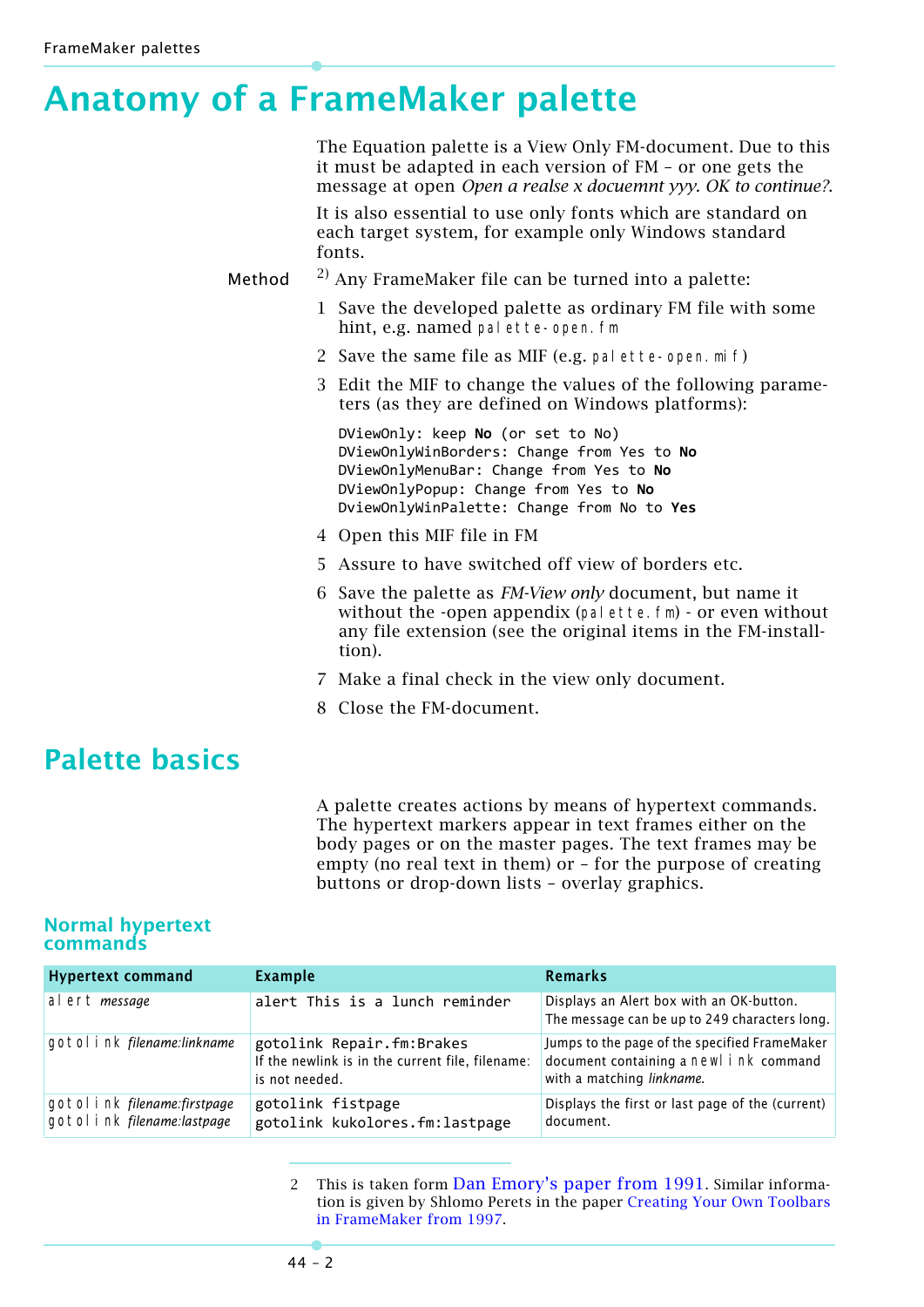| <b>Hypertext command</b>                                          | <b>Example</b>                                    | <b>Remarks</b>                                                                                                                                           |  |  |  |  |
|-------------------------------------------------------------------|---------------------------------------------------|----------------------------------------------------------------------------------------------------------------------------------------------------------|--|--|--|--|
| gotopage filename: pagenum-<br>ber                                | gotopage 17                                       | To go to a specific page of the current file, file-<br>name: is not needed                                                                               |  |  |  |  |
| matrix rows columns flowname                                      | matrix 3 2 Sample                                 | See Example of a button matrix on page 44-4.                                                                                                             |  |  |  |  |
| message apiclient yourmessage                                     | message FmDispatcher insert<br>entity entname     | Sends a message to another application that's<br>already running.                                                                                        |  |  |  |  |
| message openfile path                                             | message openfile D:/System_ddd/<br>DDDcontrol.ini | Open file with associated application.                                                                                                                   |  |  |  |  |
| message wi nexec applica-<br>tion path[,windowstate] <sup>a</sup> | message winexec calc.exe                          | Launch Windows application                                                                                                                               |  |  |  |  |
| nextpage<br>previ ouspage                                         | nextpage<br>previouspage                          | Displays the next/previous page of the current<br>document.                                                                                              |  |  |  |  |
| openl i nk path                                                   | openlink D:/System_ddd/Syshw.fm                   | Open document (same type as source: fm or<br>pdf)                                                                                                        |  |  |  |  |
| opennew filename                                                  |                                                   | Opens the specified file as an untitled docu-<br>ment in a new document window. <sup>b</sup>                                                             |  |  |  |  |
| popup flowname                                                    | popup Menu5                                       | See Example of a drop down list on page 44-4                                                                                                             |  |  |  |  |
| previouslink                                                      | previouslink                                      | Displays the last page the viewer viewed.                                                                                                                |  |  |  |  |
| qui t<br>qui tal l                                                | quit<br>quitall                                   | If several locked documents are open, quit re-<br>moves only the current locked document. To<br>remove all locked documents, use the quitall<br>command. |  |  |  |  |

Windows-state: SW\_HIDE SW\_MINIMIZE SW\_RESTORE SW\_SHOW SW\_SHOWMAXIMIZED SW\_SHOWMINIMIZE SW\_SHWOMINNOACTIVE SW\_SHOWNA SW\_SHOWNOACTIVE SW\_SHOWNORMAL

b. This command may no be valid in the view-only palette.

### **Syntax rules for hypertext commands**

- Path names must use the forward slash (as in HTML). Path names can be relative to the current document (…/…/opts/ xyz.fm) or absolute (E:/docs/xyz.fm).See examples in *[Path](#page-8-1)  names* [on page 44-9](#page-8-1) (For hypertext commands in the menu customisation file customui.cfg a relative path starts at \$HOME).
- Flow names (Sample) and hypertext commands (matrix) are case sensitive.
- Fcodes must be provided in hexadecimal. Some sources provide the decimal notation or the notation required in the menu customisation files (\*.cfg): \x1061, which is also hexadecimal.
- For matrices there may be superfluous lines for the human reader. It is good practice to note the flow name here.
- For drop down lists the name of the drop down list must be in the first line. This will become the session-wide menu name.
- There must not be line breaks (event automatic by narrow frame width) in the command lines on the reference pages! this is essential for multiple fcodes etc.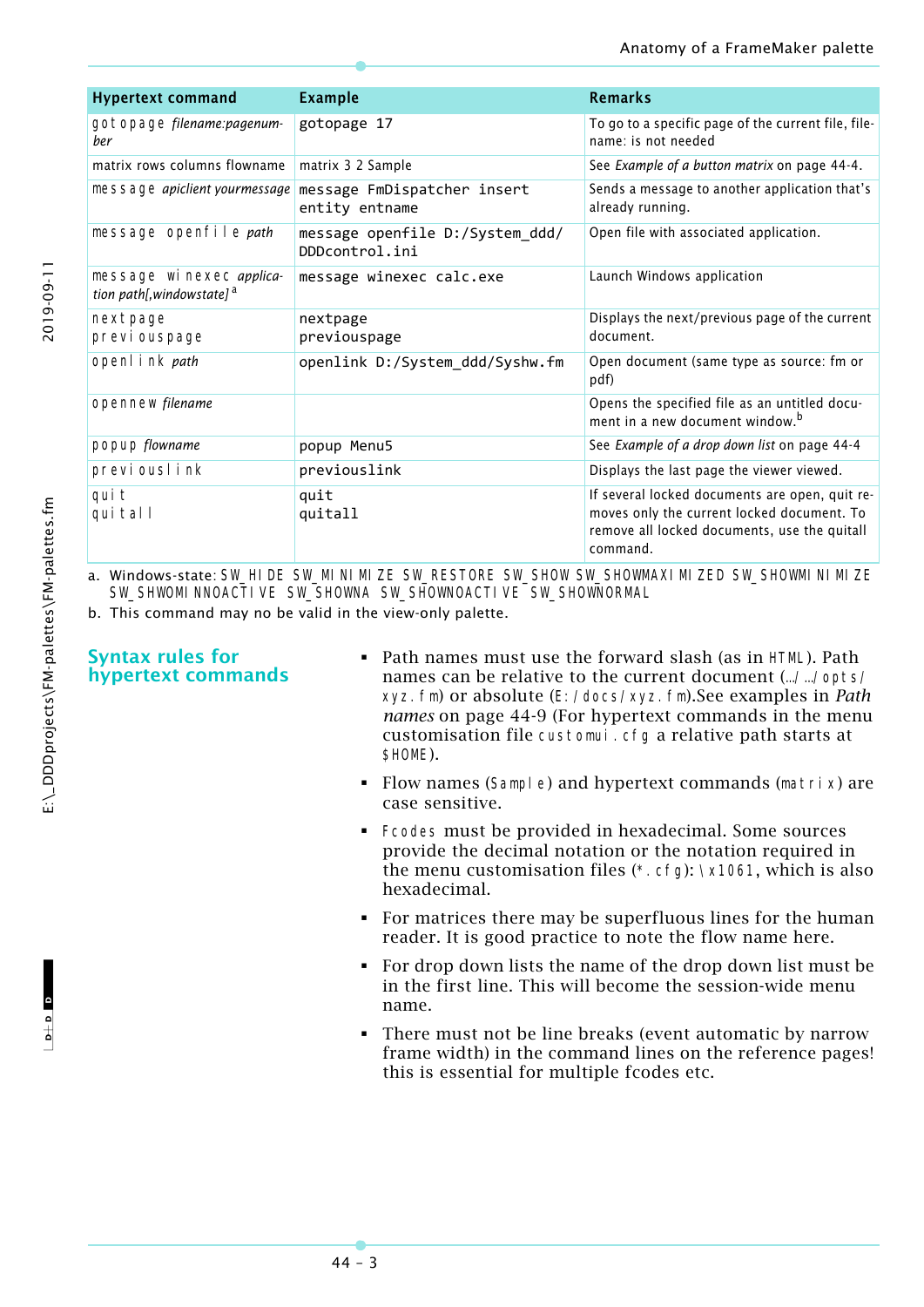### <span id="page-3-0"></span>**This Button-groups and menus**

Example of a button matrix This example is part from the Equation palette.

ing the detail commands

Special hypertext commands or buttons or pop up menus (matrix, popup) refer to flows on the reference pages contain-



| <b>Equations</b>                     | Symbols<br>Operators |    | Large<br>Delimiters |    | Relations<br>Calculus |  |                | Matrices<br>Functions |             | Help<br>Positionin |  |
|--------------------------------------|----------------------|----|---------------------|----|-----------------------|--|----------------|-----------------------|-------------|--------------------|--|
| Toggle<br>Format                     | =                    |    |                     |    |                       |  |                |                       | ??          |                    |  |
| $\mathbf{r}$<br>$\times$ ? $^\prime$ | ◊<br>⊕<br>⊗          | 2  |                     | ∓. | Ξ?                    |  | 2 <sup>2</sup> |                       | т.          |                    |  |
| o                                    |                      |    |                     | 2  | $\overline{2}$        |  | $\sqrt{?}$     | $\sqrt{2}$            | $2\times10$ | 2 <sup>2</sup>     |  |
| 2<br>2                               |                      | ּי | -19                 |    | - 2                   |  | 2              |                       | ŋ*          |                    |  |

The definition for our sample palette (Reference page, flow Sample) comprises 3 rows and 2 columns.

The definition of the matrix is Row, Column (3,2), hence the codes of all columns in the first row are listed, before the row changes.

| Row,           | <b>Hypertext</b><br>Column command:<br><b>Fcode in hex</b> | <b>Fcode deci-</b><br>mal     | Command                  |  |  |  |  |
|----------------|------------------------------------------------------------|-------------------------------|--------------------------|--|--|--|--|
| 1 <sub>1</sub> | fcodes 1056                                                | 4182                          | MathGrad                 |  |  |  |  |
| 12             | fcodes 1056 1902                                           | 4182 6402                     | MathGrad, MathNewOperand |  |  |  |  |
| 21             | fcodes 105a                                                | 4186                          | MathBox                  |  |  |  |  |
| 2 <sub>2</sub> | fcodes 105b                                                | 4187                          | MathBoxDot               |  |  |  |  |
| 3 <sub>1</sub> | fcodes 1061                                                | 4193                          | MathForAll               |  |  |  |  |
| 32             | fcodes 1062                                                | 4194                          | <b>MathExists</b>        |  |  |  |  |
| 4              | Sample                                                     | Flow name for the human rader |                          |  |  |  |  |

<span id="page-3-1"></span>Example of a drop down list This is also an excerpt from the Equations palette.



Hypertext marker for menu item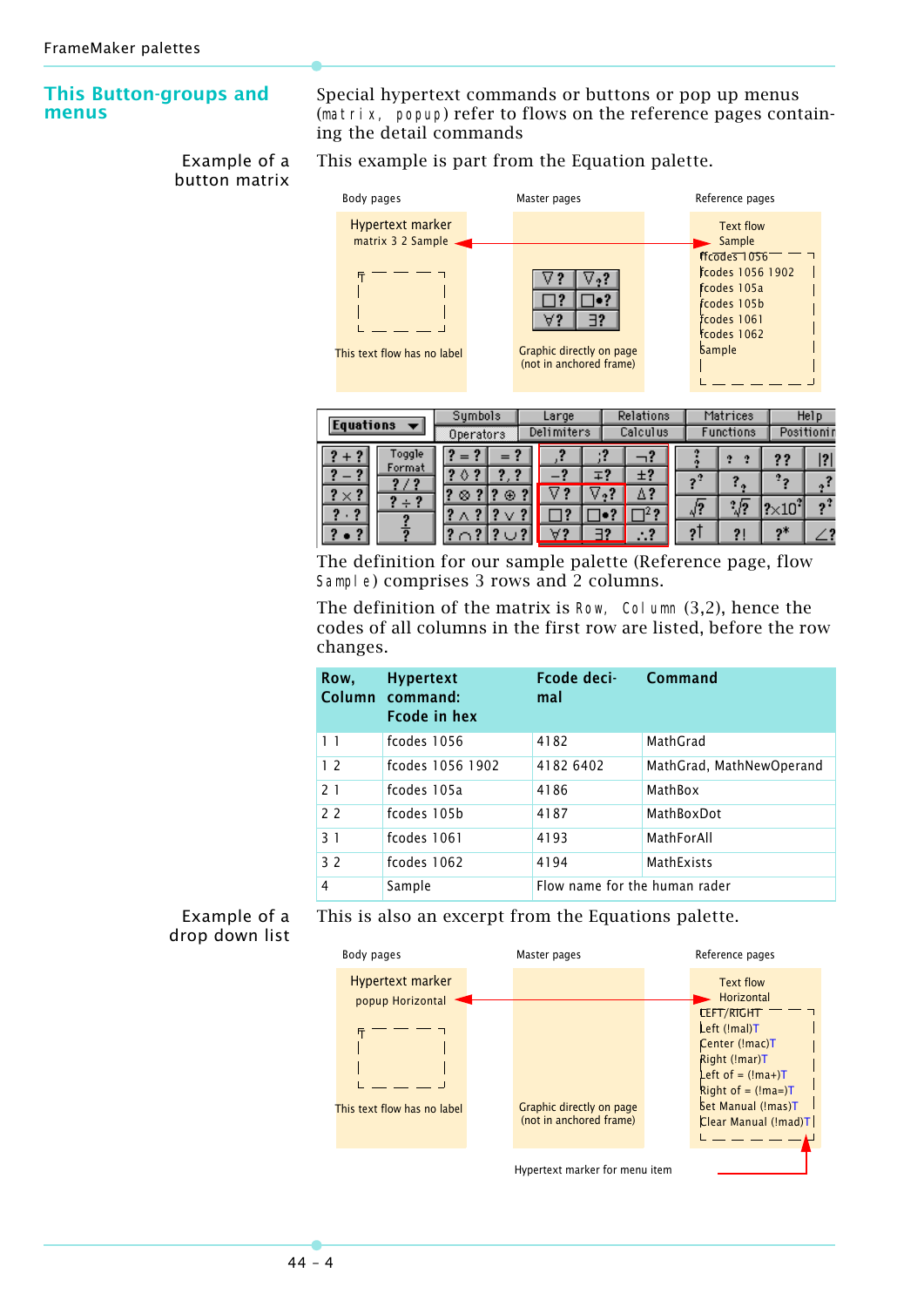| LEFT/RIGHT           |             |      |                      |      |                           |
|----------------------|-------------|------|----------------------|------|---------------------------|
| Left (!mal)          | fcodes 11f5 | 4597 | MathAlignLeft        | 5952 | 1740 (as in mathcmds.cfg) |
| Center (!mac)        | fcodes 1742 | 5954 | MathAlignCenter      |      |                           |
| Right (!mar)         | fcodes 11f5 | 4597 | MathAlignRight       | 5953 | 1741 (as in mathcmds.cfg) |
| Left of $=$ $(lma+)$ | fcodes 1747 | 5959 | MathAlignEqualL      |      |                           |
| Right of $=$ (!ma=)  | fcodes 1746 | 5958 | MathAlignEqualR      |      |                           |
| Set Manual (!mas)    | fcodes 1749 | 5961 | MathAlignSetManual   |      |                           |
| Clear Manual (!mad)  | fcodes 174a | 5962 | MathAlignClearManual |      |                           |

The hypertext commands in the text flow Horizontal:

# 2019-09-11

## <span id="page-4-0"></span>**Layout considerations**

- **Attention to details Interest 10 Complete Followity Comparent Attention to details Comparent Comparent Comparent Attention** to details ment.Otherwise the palette may be used only on your system.
	- The text frame with the hypertext commands must be the top level element (either on the body pages or on the master pages). Any graphic or text must be 'below' that. Text may of course also be within the text frame.
	- Only Windows standard fonts must be used: Courier New, Times New Roman, Arial (Unicode) and Symbol. This may still impose Font messages because of inconsistencies in Windows itself (Times, Times Roman, Times New Roman, Courier, Courier New).

**Legacy palettes** To be platform independent most palettes have been designed with graphics showing all text in them. No fonts beyond the standard font in the reference pages (Times something) has been used.

> Most existing palettes are from the time of low resolution screens and hence text is not easily recognisable:

| <b>Equations</b>          |         | Sumbols<br>Operators |   | Large<br>Delimiters |   |         |    | Relations<br>Calculus | Matrices<br>Functions                                                    |        | Positioning                    |
|---------------------------|---------|----------------------|---|---------------------|---|---------|----|-----------------------|--------------------------------------------------------------------------|--------|--------------------------------|
| α<br>κ<br>50.<br>$\infty$ | ਜ਼<br>ν | ε<br>Mr.<br>5.8<br>∞ | π | Θ<br>Ρ<br>ΩΙ        | ۰ | σ<br>បា | ×. |                       | Start String<br>Diacritical Marks:<br>w<br>$\mathbf{x}'$<br>Ÿ,<br>ż<br>χ | χ<br>χ | End String<br>ĝ<br>x<br>え<br>X |

In the Equation palette the whole page is an image located on the body page, with the text frames as overlay. There are only two master pages Left and Right and they contain unused text frames with a line in them.

In the vertical tool bar the button images are on the master pages and the text frames are on the body pages.

Due to the small 'page' size of both cases the reference pages contain overlapped and cropped text frames.

**New palette layout** For the new (enlarged) Equation palette I choose the following approach:

Button images are empty and located on the master pages.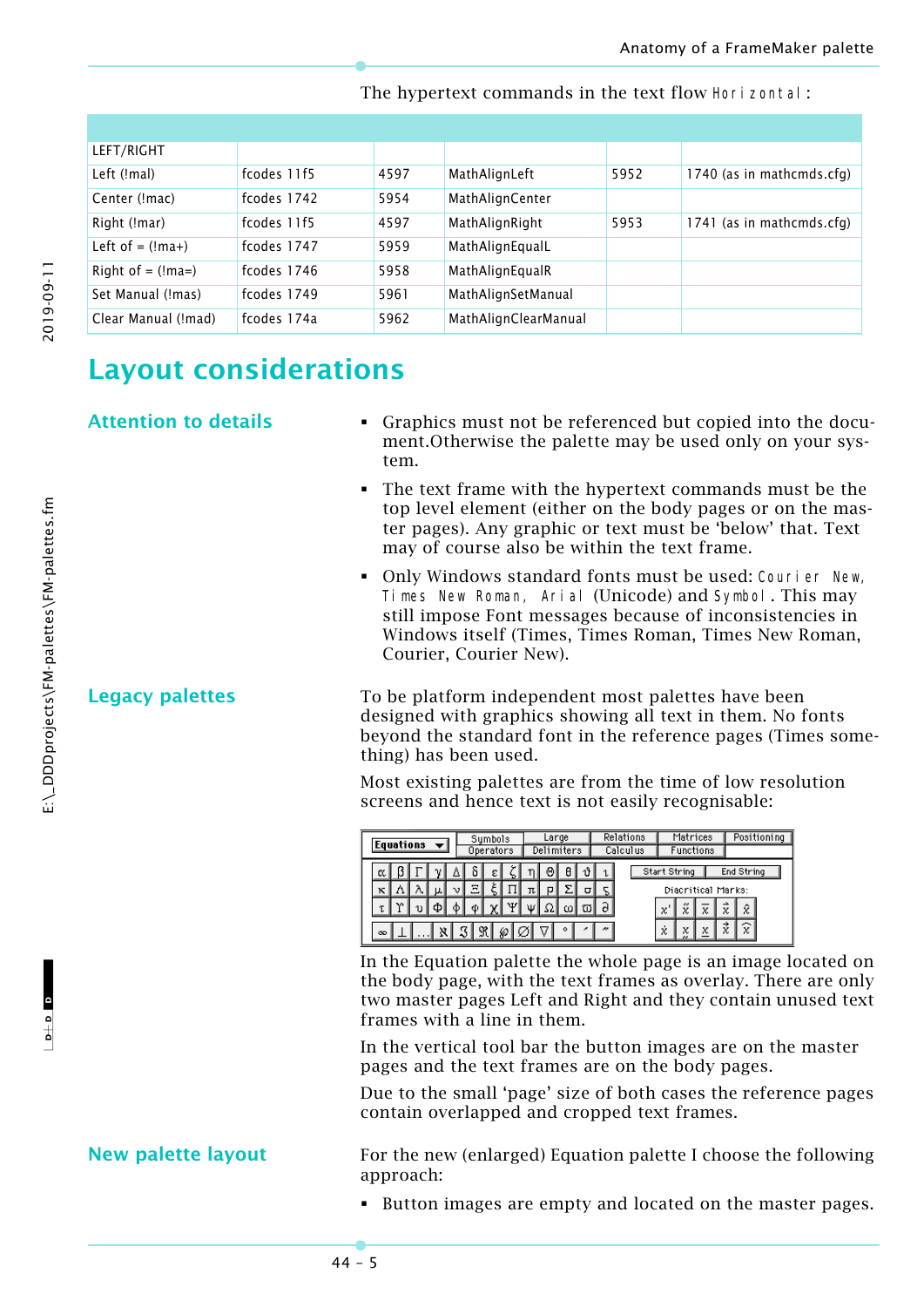- Text (both inside and outside of button perimeter) are text lines on the body pages using character formats. There are only very short texts, hence no standard text frames are used for this purpose.
- The text frames on the reference pages have borders (black for button matrices and red for popup menus).
- To adapt the text frames on the reference pages better to their content multiple column layout is used where necessary to avoid cropping. I have also added a reference page for the same reason.
- The text in the reference frames use paragraph styles.
- Some detailed hypertext replaced by matrix commands.

### Example display The new Equation palette is 125% the size of the old one:

| <b>Equations</b> |  |  |  | <b>Symbols</b><br><b>Operators</b> |     |               |   | Large<br><b>Delimiters</b> |        |          |     | <b>Relations</b><br>Calculus | <b>Matrices</b><br><b>Functions</b> |                     |        | <b>Positioning</b> |                        |  |
|------------------|--|--|--|------------------------------------|-----|---------------|---|----------------------------|--------|----------|-----|------------------------------|-------------------------------------|---------------------|--------|--------------------|------------------------|--|
| $\alpha$         |  |  |  |                                    |     | ε             |   |                            | Θ<br>O | θ        | σ   |                              |                                     | Start String        |        |                    | <b>End String</b>      |  |
|                  |  |  |  | Φ                                  | -CD |               | w |                            |        | $\omega$ | ិបា | $\partial$                   |                                     | $\mathbf{x}'$       |        |                    | ×.<br>$\mathbf x$      |  |
| $\infty$         |  |  |  |                                    | I R | $\mathcal{P}$ |   |                            |        | $\circ$  |     | $^{\prime\prime}$            |                                     | ٠<br>$\overline{x}$ | х<br>æ | ᄉ                  | $\widehat{\mathbf{x}}$ |  |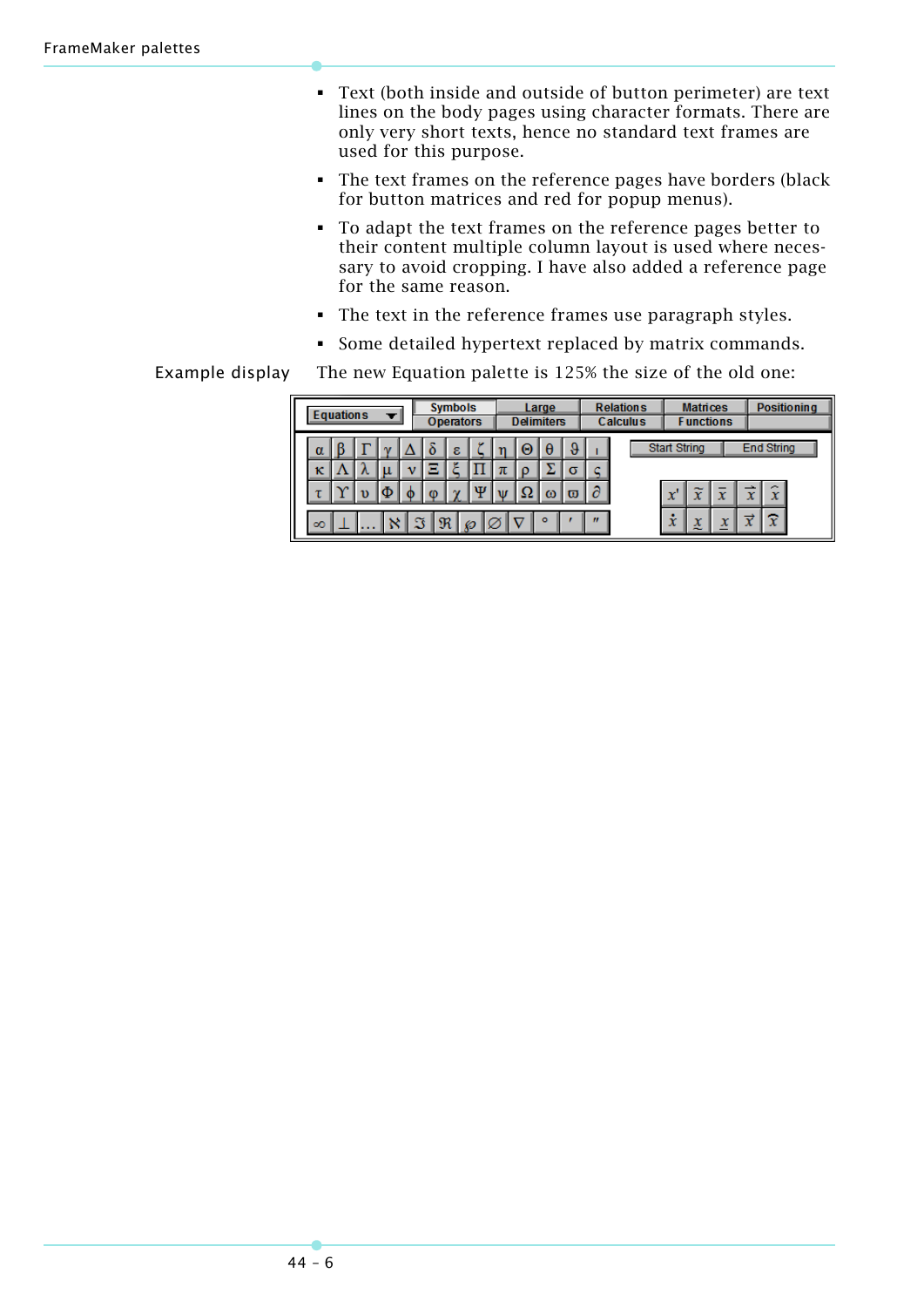# <span id="page-6-0"></span>**Equation palette**

Until FM 5.5 the equation palette contained 10 switching buttons. the rightmost in the second row invoked a Help panel. This button does not exist in newer (since FM-6) versions.

| Equations |     |  |    |    | Sumbols<br>Operators |   | Large<br>Delimiters |         |   | Relations<br>Calculus |   | Matrices<br>Functions |              |         | Help<br>Positioning |   |            |  |
|-----------|-----|--|----|----|----------------------|---|---------------------|---------|---|-----------------------|---|-----------------------|--------------|---------|---------------------|---|------------|--|
| α.        |     |  |    |    |                      | ε |                     | Θ       | H |                       | ь |                       | Start String |         |                     |   | End String |  |
| κ         |     |  | μ. | 72 | е                    |   |                     |         |   |                       |   |                       |              |         | Diacritical Marks:  |   |            |  |
|           | 3.9 |  |    |    |                      |   | 9T F                | ا ما ال |   |                       | o |                       | χ            | œ<br>X  | x                   | x | ŵ          |  |
| $\infty$  |     |  |    |    |                      |   | Ø                   |         |   |                       | æ |                       | 文            | X<br>e. | χ                   | 茫 | ×.<br>x    |  |

### <span id="page-6-1"></span>**Anatomy**

**Body pages** Each body page contains a full image of the palette area. Various text frames containing the hypertext markers are overlaid, for example for the symbol pane (frames are marked in red):



Due to the graphic it is difficult to just select a frame.

The text frames have no flow names and contain hyper text markers referring to the frames on the reference pages:

- 1 popup Equations
- 2 matrix 2 5 pager
- 3 matrix 3 13 Symbols1
- 4 matrix 1 12 Symbols2
- 5 fcodes 1004
- 6 fcodes 1605
- 7 matrix 2 5 Diacriticals

**Master pages** Only two master pages exist: Right, Left. There is only a single line on the page which is not used on the body pages.

**Reference pages** The reference pages contain the necessary text frames (with the flow names referred to). Most of them aver overlapping and/or cropped.. The following table lists the commands from the flow Operator3:

| Row,           | <b>Hypertext command:</b> | Command |               |
|----------------|---------------------------|---------|---------------|
| <b>Column</b>  | <b>Fcode in hex</b>       | decimal |               |
| 1 <sub>1</sub> | fcodes 1067               | 4199    | MathUComma    |
| 12             | fcodes 1068               | 4200    | MathSemicolon |
| 13             | fcodes 105f               | 5191    | MathNeg       |

 $\mathbf{c}$  a  $\mathbf{c}$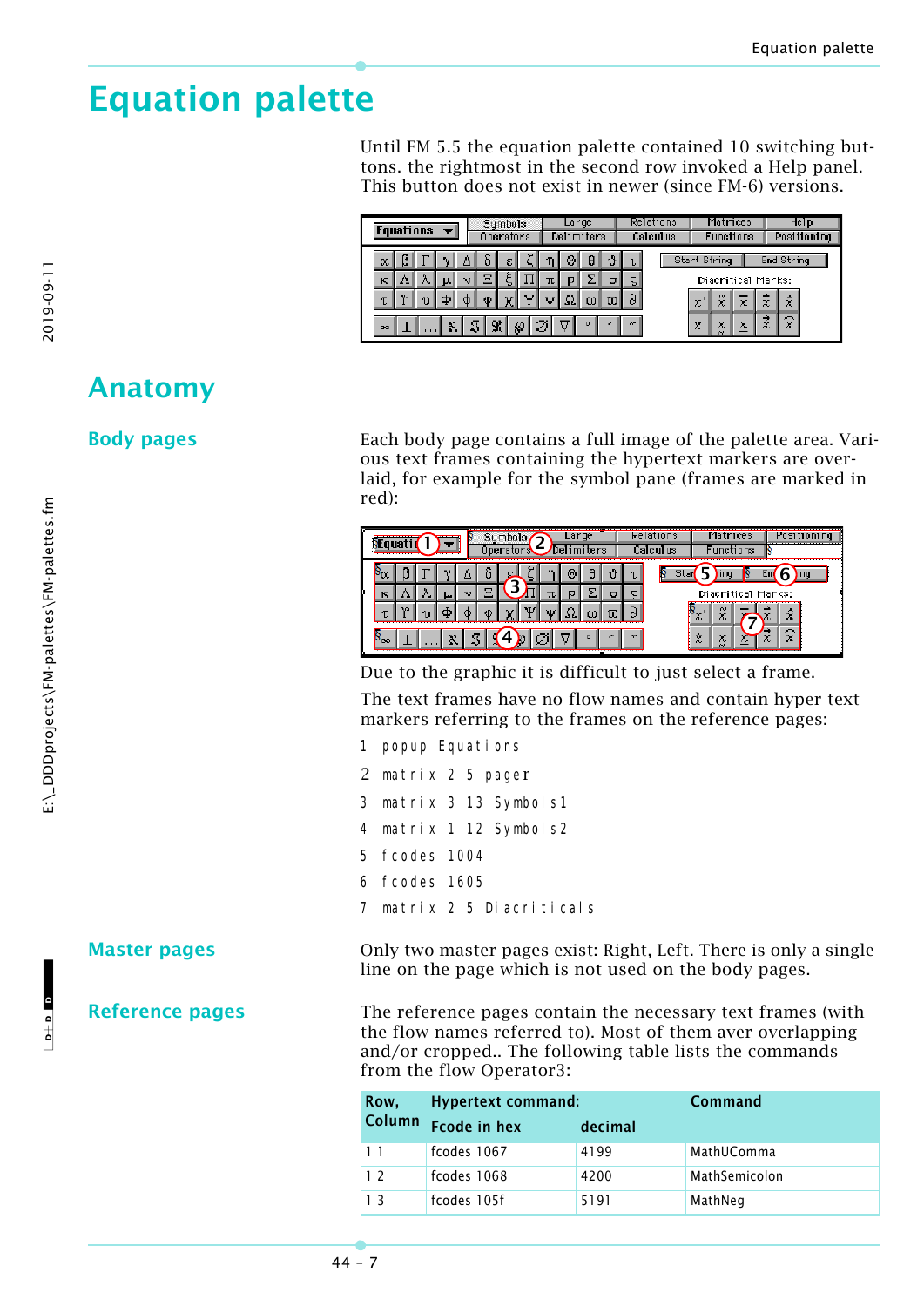| Row,           | <b>Hypertext command:</b> | Command   |                          |
|----------------|---------------------------|-----------|--------------------------|
| Column         | <b>Fcode in hex</b>       | decimal   |                          |
| 21             | fcodes 1900               | 6400      | Matho_NEGATE             |
| 2 <sub>2</sub> | fcodes 1039               | 4153      | MathMp                   |
| 23             | fcodes 1038               | 4152      | MathPm                   |
| 31             | fcodes 1056               | 4182      | MathGrad                 |
| 32             | fcodes 1056 1902          | 4182 6402 | MathGrad, MathNewOperand |
| 3 <sub>3</sub> | fcodes 1066               | 4198      | MathChange               |
| 4 1            | fcodes 105a               | 4186      | MathBox                  |
| 4 2            | fcodes 105b               | 4187      | MathBoxDot               |
| 43             | fcodes 105c               | 4188      | MathBox2                 |
| 51             | fcodes 1061               | 4193      | MathForAll               |
| 52             | fcodes 1062               | 4194      | MathExists               |
| 53             | fcodes 1060               | 4192      | MathTherefore            |
|                | operators3                |           |                          |

**Mysterious Fcodes** It turns out that on the tab **Position** Fcodes are used, for which no command is defined in mathcmds.cfg:

| Command        | <b>Fcode in hyptertext</b> | <b>Fcode in mathcmds.cfg</b> |
|----------------|----------------------------|------------------------------|
| MathAlignLeft  | 11f5                       | 1740                         |
| MathAlignRight | 11f5                       | 1741                         |

The Fcode in the hypertext for MathAlignRight is 1742 as it is in matchcmd.cfg. Although Fcode 11f5 looks like a toggle here (same for two commands) it is not.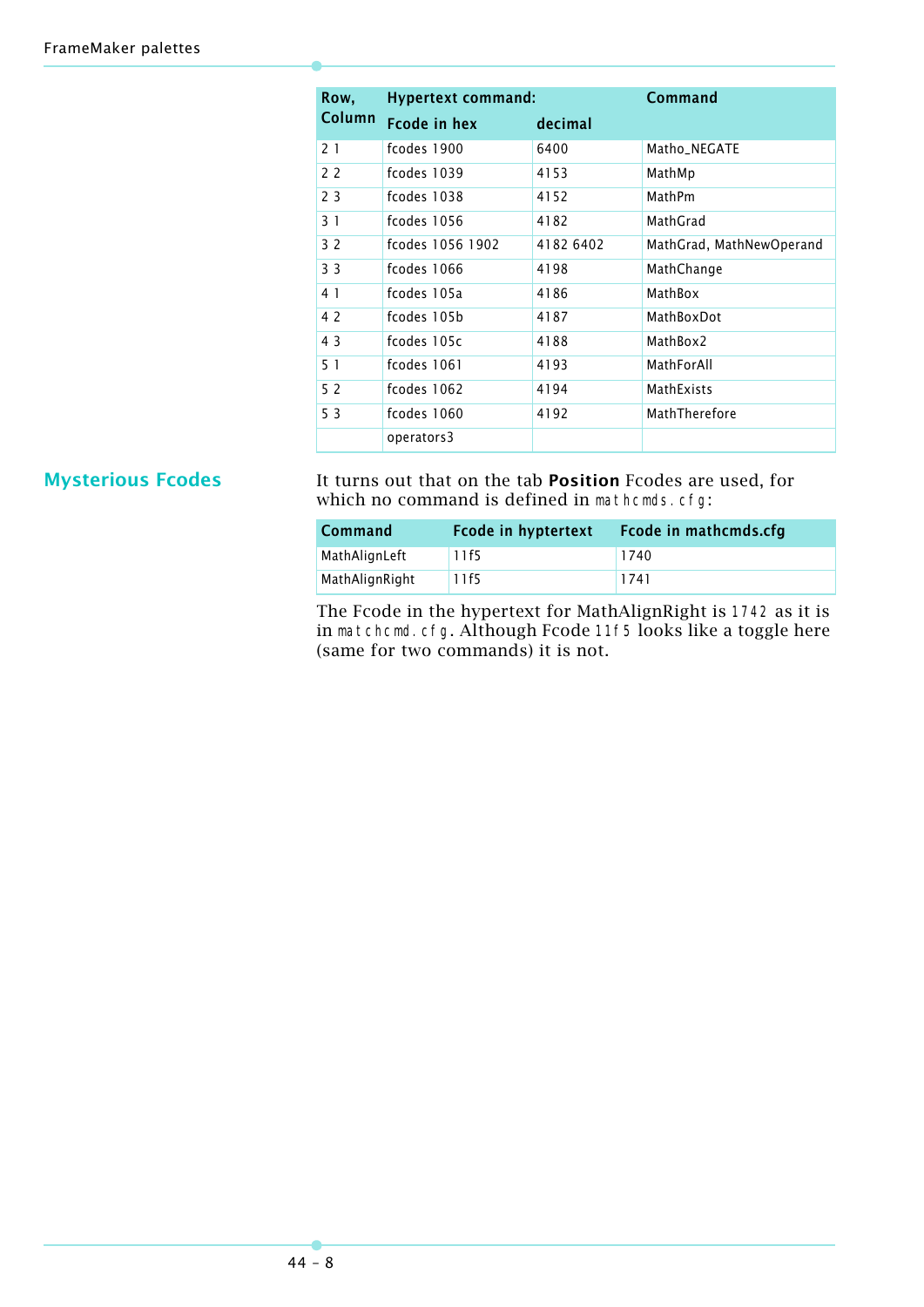# <span id="page-8-0"></span>**Equation palette with links to clipart**

Somebody<sup>3)</sup> extended the palette with links to the clipart files for FM-6:

|               |   | Equations $\blacktriangledown$ |                 |     |    | Sumbols<br>Operators |      |                  | Large | Delimiters      |                |            | Relations<br>Calculus, |                | Matrices                | Functions               |           |                        | Positioning     |
|---------------|---|--------------------------------|-----------------|-----|----|----------------------|------|------------------|-------|-----------------|----------------|------------|------------------------|----------------|-------------------------|-------------------------|-----------|------------------------|-----------------|
| α.            | ß |                                |                 | Δ   | δ  | ε                    |      |                  | ΘI    | a               | ึ่ง            | τ          |                        | Start String   |                         |                         |           | End String             |                 |
| к             | Λ | ΛI                             | μ.              | νI  | Ξ  |                      |      | πΙ               | p     | Σ               | $\sigma$       | 5          |                        |                |                         | Diacritical Marks:      |           |                        |                 |
| Æ             | γ | υ                              | Ф               | Ф   | O. | $\mathcal{X}_0$      | Ψ    | ้น               | ΩΙ    | $\omega$        | $\overline{w}$ | $\partial$ |                        | $\mathbf{x}$   | $\stackrel{\sim}{\chi}$ | $\overline{\mathbf{x}}$ | X         | ŷ                      |                 |
| $\infty$      |   |                                |                 | x 3 |    | $\mathfrak{R}$       | ⊗∣⊘∣ |                  | ν     | $\circ$         |                | æ          |                        | ż              | χ                       | X                       | $\vec{x}$ | $\widehat{\mathbf{x}}$ |                 |
| <b>Arrows</b> |   |                                | <b>Dingbats</b> |     |    | Electronic           |      | <b>Flowchart</b> |       | <b>Hardware</b> |                |            | Icons                  | <b>Symbols</b> |                         |                         |           |                        | <b>Samples</b>  |
|               |   |                                |                 |     |    |                      |      |                  |       |                 |                |            |                        |                |                         | <b>Filters</b>          |           |                        | <b>CharSets</b> |
|               |   |                                |                 |     |    |                      |      |                  |       |                 |                |            |                        |                |                         |                         |           |                        |                 |

The body page gets an additional area whith hypertext links. The other items are not touched.

### **Body page**



<span id="page-8-1"></span>**Path names** The markers on the body pages contain the following definitions

```
openlink  <$path[clipart]>/arrows.fm:firstpage
openlink  <$path[clipart]>/dingbats.fm:firstpage
openlink  <$path[clipart]>/electronic.fm:firstpage
openlink  <$path[clipart]>/flowchart.fm:firstpage
openlink  <$path[clipart]>/hardware.fm:firstpage
openlink  <$path[clipart]>/icons.fm:firstpage
openlink  <$path[clipart]>/symbols.fm:firstpage
openlink  <$path[FMhome]>/fminit/configui/FMsample.fm:firstpage
message openfile ../../OnlineManuals/Filters.pdf
message openfile ../../OnlineManuals/Character Sets.pdf
```
The <\$path[dirname]> construct refers to directories which are noted in the maker.ini file:

```
[Directories]
Samples=samples
OnlineManuals=Documents
ReleaseNotes=relnotes
Clipart=clipart
Templates=templates
```
*Note: It seems from these (working) examples, that the path name in the [] is not case sensitive.*

2019-09-11

<sup>3</sup> Most likely Bernhard Schulze (Germany)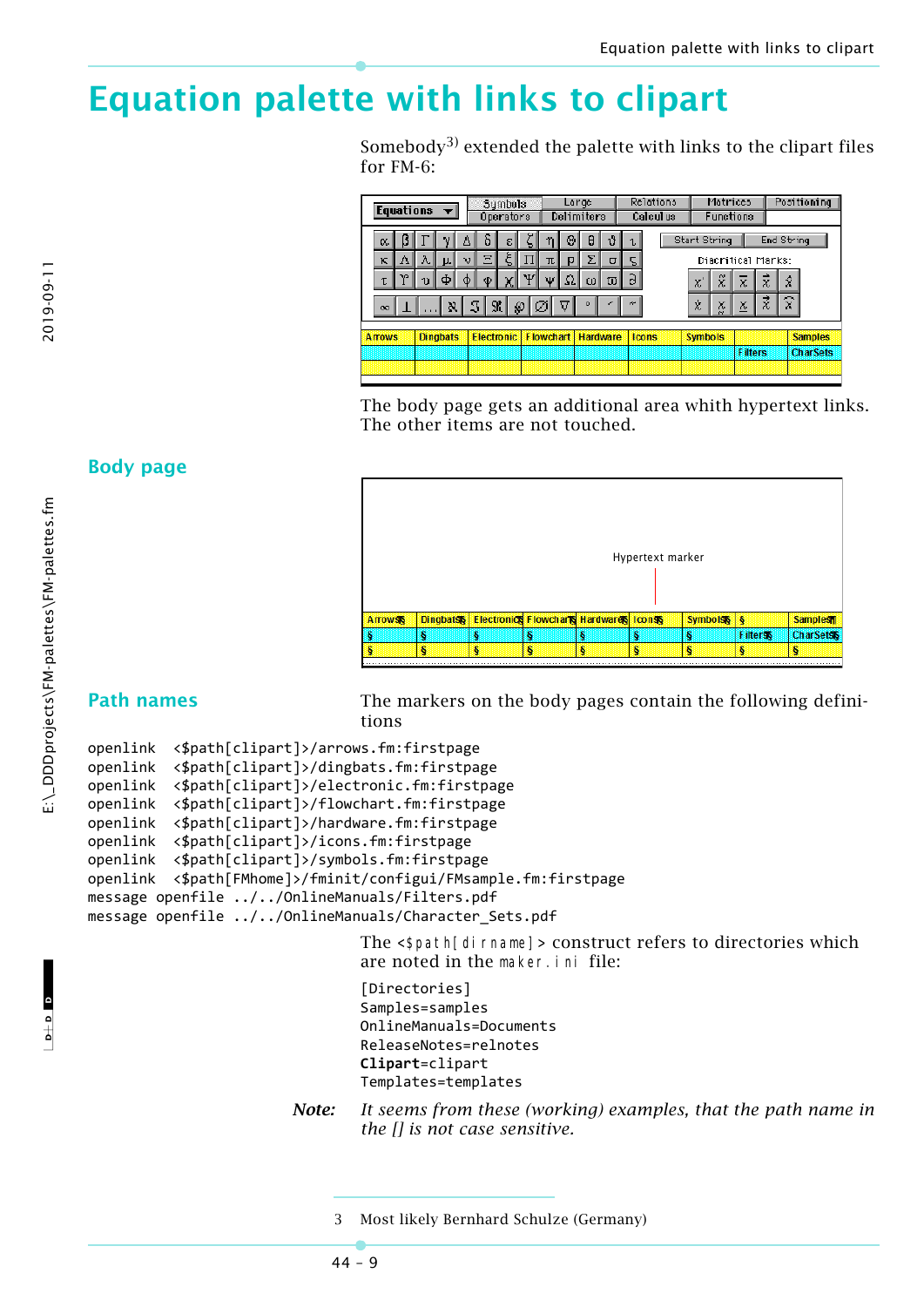# <span id="page-9-0"></span>**Vertical tool bar**

The vertical tool bar disappeared from FM with version 9, that is, with the new interface. However, the file vertqab still exists.

The value of the vertical tool bar is its nice fitting in themargin area of a document.

# <span id="page-9-1"></span>**Original tool bar**

The original tool bar uses 4 pages to display the same buttons as the horizontal tool bar of the FM versions until FM-8. This requires much switching during text- or graphic work.

Over time only the appearance of the button icons have changed slightly. To right you see the FM-7 version.

# <span id="page-9-2"></span>**Enhanced tool bar**

| vertq 8                   | vertq <mark>.</mark>         |
|---------------------------|------------------------------|
| 0 IF                      | 0 IF                         |
| n                         | 6                            |
| В<br>e)                   | B<br>ė,                      |
| X<br>ħ                    | X<br>ħ<br>ı                  |
| Ô                         | Ô                            |
|                           |                              |
| 中                         | Ŧ                            |
| T                         | Ő<br>멂                       |
| T                         | 먹<br>Ъ                       |
| $\mathbf T$               | 呵<br>Y                       |
| T                         | Υ<br>⇘                       |
| 'nΤ                       | €<br>⚠                       |
| 靀<br>Ŧř                   | 罬<br>ᆋ                       |
| 嗶<br>ab                   | 壁<br>団                       |
| ቑ<br>Ab                   | ⊕<br>♦                       |
| $\equiv$<br>AB            | ♦<br>                        |
| 昼<br>l≡l                  | 믄<br>$\overline{\mathbf{u}}$ |
| 뺫                         | 辜<br>₩ŀ                      |
| $\overline{\blacksquare}$ | ゠<br>пI                      |
| 믊<br>冒                    | Ľ<br>AП                      |
| F<br>曲                    | ⊻                            |
| $D+DD$                    | <b>En hanced</b><br>oolbar   |
|                           |                              |

With the Enhanced Tool Bar I developed a vertical tool bar with only 2 pages, but more icons in the vertical direction (see to the left).

Commands in the upper area:

| Row,<br>Column | Hypertext com-<br>mand / Fcode hex | <b>Command</b>    | Icon |
|----------------|------------------------------------|-------------------|------|
| 1 <sub>1</sub> | fcodes 302                         | Help              | 0    |
| 12             | fcodes 90D                         | PaletteToggleHToV | ℾ    |
| 21             | fcodes 300                         | NewDocument       |      |
| 22             | fcodes 301                         | Open              |      |
| 31             | fcodes 310                         | Save              | B    |
| 3 <sub>2</sub> | fcodes 313                         | Print             |      |
| 4 1            | fcodes 321                         | Cut               | X    |
| 4 2            | fcodes 322                         | Copy              | Ð    |
| 5 <sub>1</sub> | fcodes 323                         | Paste             |      |
| 52             | fcodes 324                         | Clear             |      |
| 6 1            | fcodes 320                         | Undo              |      |
| 6 2            | fcodes 935                         | Redo              |      |

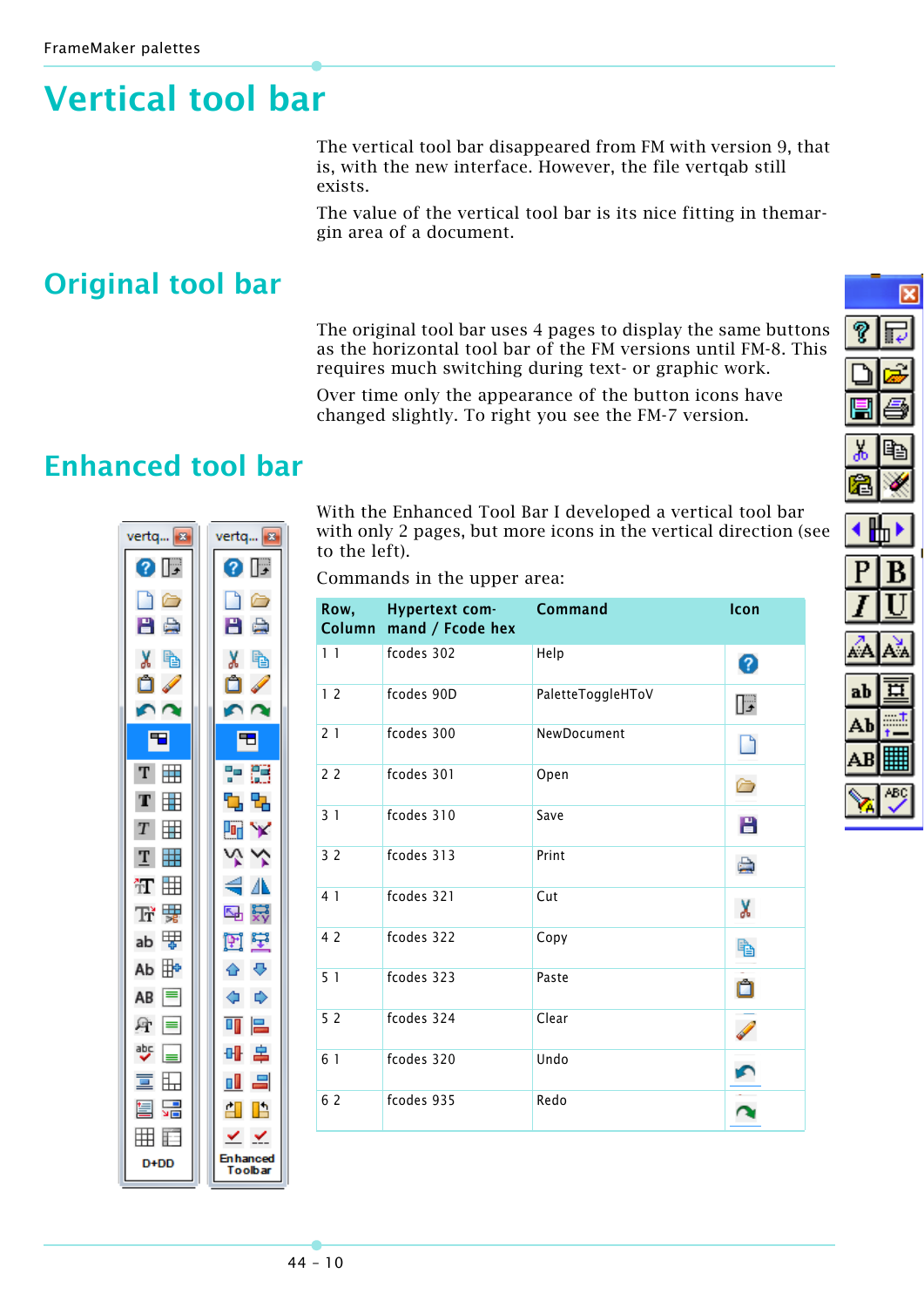### Commands in the switching aea:

|                | Row, Hypertext com-<br>Column mand / Fcode hex | <b>Command</b> | <b>Icon</b> |
|----------------|------------------------------------------------|----------------|-------------|
|                | gotolink lastpage                              |                |             |
| 1 <sub>2</sub> | qotolink previouspage                          |                |             |

### Commands in the lower area, page 1:

| Row, | Hypertext com-<br>Column mand / Fcode hex | <b>Command</b>                                          | Icon             |
|------|-------------------------------------------|---------------------------------------------------------|------------------|
| 11   | fcodes 27d                                | SelPlain                                                | Т                |
| 21   | fcodes 27a                                | SelBold                                                 | Т                |
| 31   | fcodes 27b                                | Selltalic                                               | $\boldsymbol{T}$ |
| 4 1  | fcodes 27c                                | SelUnderline                                            | $\mathbf{T}$     |
| 51   | fcodes 11f                                | IncFontSize                                             | π                |
| 6 1  | fcodes 120                                | DecFontSize                                             | Ŧř               |
| 71   | fcodes 36a                                | SetToLowerCase                                          | ab               |
| 81   | fcodes 36b                                | SetToInitialCap                                         | Ab               |
| 9 1  | fcodes 369                                | SetToUpperCase                                          | AB               |
| 101  | fcodes 329                                | Find/Change                                             | A                |
| 111  | fcodes 32a                                | SpellingChecker                                         | ᄬ                |
| 121  | fcodes 350                                | AnchoredFrame                                           | 亘                |
| 131  | fcodes 351                                | Footnote                                                | 圁                |
| 141  | fcodes f80                                | TableInsert                                             | 囲                |
| 12   | fcodes fal                                | SelectRow                                               | 囲                |
| 22   | fcodes fa2                                | SelectColumn                                            | ▦                |
| 32   | fcodes fa5                                | SelectColumnBodyCells                                   | ⊞                |
| 4 2  | fcodes fa3                                | SelectTable                                             | ₩                |
| 52   | fcodes fb9 fb5 fa0                        | MovelPToColumnTop<br>MovelPToLeftmostCell<br>SelectCell | 囲                |
| 6 2  | fcodes f97                                | ClearRemovingCells                                      | 驆                |
| 72   | fcodes f93                                | AddRowsBelow                                            | 嗶                |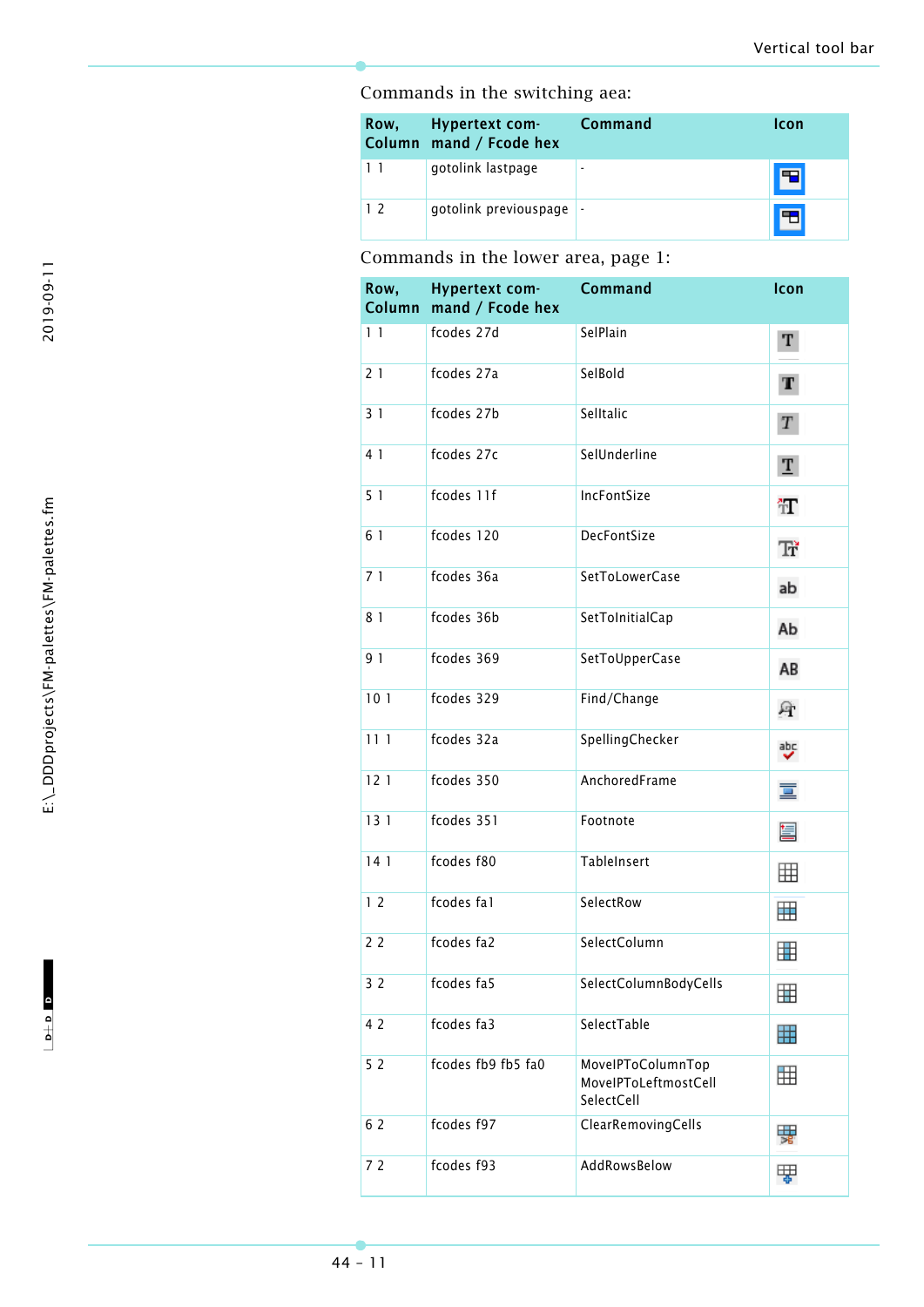| Row,            | Hypertext com-<br>Column mand / Fcode hex | <b>Command</b>          | Icon |
|-----------------|-------------------------------------------|-------------------------|------|
| 82              | fcodes f95                                | AddColumnsToRight       | ⊪    |
| 92              | fcodes 290                                | AlignTop                |      |
| 10 <sub>2</sub> | fcodes 291                                | AlignMiddle             |      |
| 11 <sub>2</sub> | fcodes 292                                | AlignBottom             |      |
| 12 <sub>2</sub> | fcodes f89                                | TableStraddle           |      |
| 132             | fcodes fd0                                | TableShrinkWrapColWidth | 믊    |
| 142             | fcodes f86                                | TableCustRuleAndShade   |      |

Commands in the lower area, page 2:

| Row,<br>Column | <b>Hypertext com-</b><br>mand / Fcode hex | <b>Command</b>              | Icon |
|----------------|-------------------------------------------|-----------------------------|------|
| 11             | fcodes 382                                | GraphicsGroup               | 明    |
| 12             | fcodes 383                                | GraphicsUngroup             | 麗    |
| 21             | fcodes 380                                | <b>GraphicsBringToFront</b> | Ъ    |
| 22             | fcodes 381                                | GraphicsSendToBack          | 먹    |
| 31             | fcodes 385                                | GraphicsDistribute          | 喕    |
| 32             | fcodes 376                                | GraphicsReshape             | Y    |
| 4 1            | fcodes 374                                | GraphicsSmooth              | Ņ    |
| 4 2            | fcodes 375                                | GraphicsUnsmooth            | ⅍    |
| 51             | fcodes 370                                | GraphicsFlipUpDown          | ╡    |
| 52             | fcodes 371                                | GraphicsFlipLeftRight       | ⚠    |
| 6 1            | fcodes 373                                | GraphicsScale               | 品    |
| 6 2            | fcodes 387                                | GraphicsObjProps            | 罬    |
| 71             | fcodes 37a                                | GraphicsSnap                | 団    |
| 72             | fcodes 37b                                | <b>GraphicsGravity</b>      | 壁    |
| 8 1            | fcodes 125                                | NudgelptUp                  | ≙    |
| 8 2            | fcodes 126                                | Nudge 1 ptDown              | ⊕    |
| 91             | fcodes 127                                | Nudge1ptLeft                | ⇦    |
| 92             | fcodes 128                                | Nudge 1 ptRight             | ⋫    |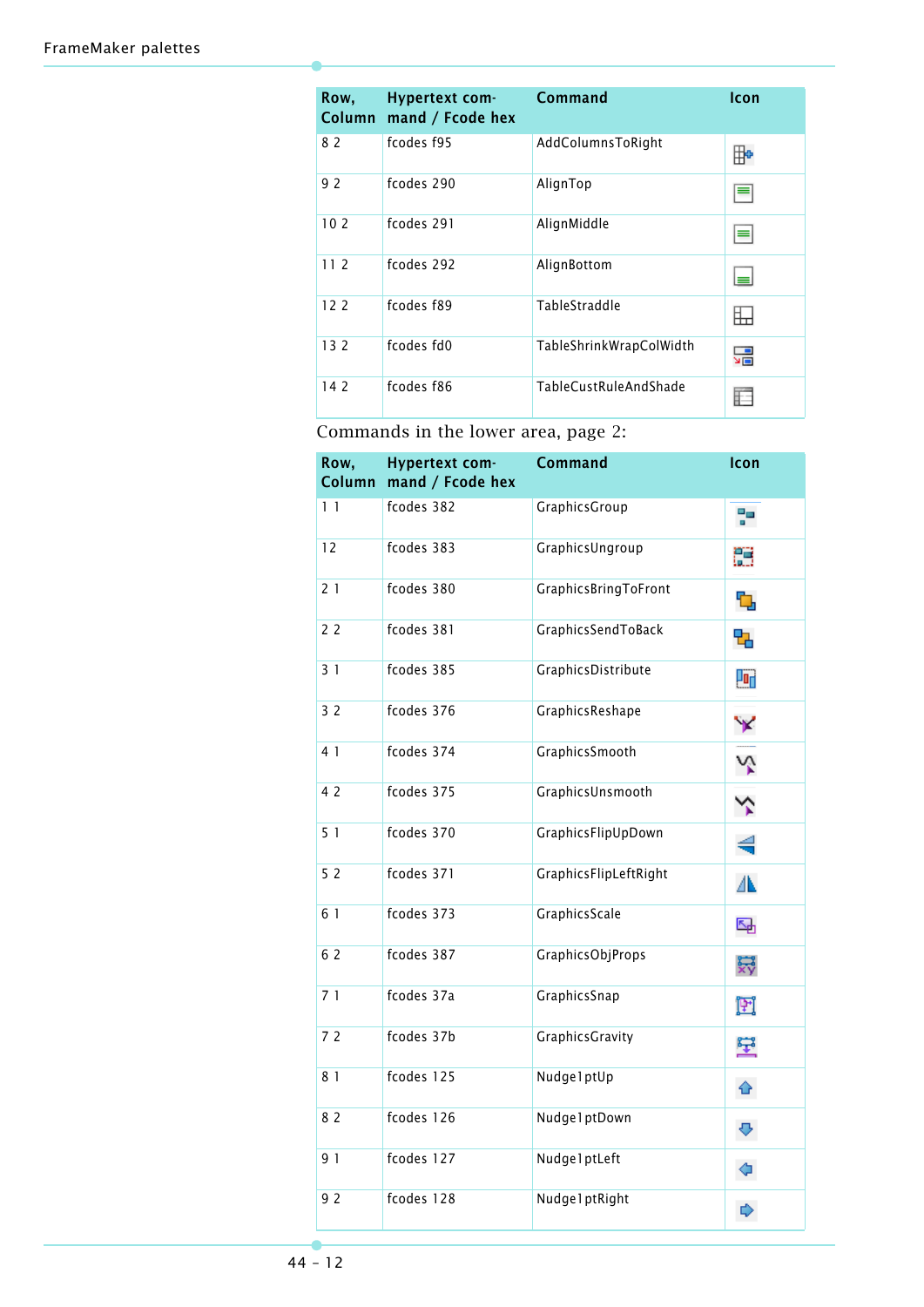| Row,            | Hypertext com-<br>Column mand / Fcode hex | Command               | Icon |
|-----------------|-------------------------------------------|-----------------------|------|
| 101             | fcodes 129                                | AlignGfxTop           | T)   |
| 102             | fcodes 12d                                | AlignGfxLeft          | 믄    |
| 111             | fcodes 12a                                | AlignGfxTBCenter      | 매    |
| 11 <sub>2</sub> | fcodes 12c                                | AlignGfxLRCenter      | 辠    |
| 121             | fcodes 12b                                | AlignGfxBottom        | пI   |
| 122             | fcodes 12e                                | AlignGfxRight         | 드    |
| 131             | fcodes 389                                | RotateGfxClockwise    | 印    |
| 132             | fcodes 38a                                | RotateGfxCounterClock | Ŀ    |
| 141             | fcodes 402                                | SetPatternSolid       |      |
| 142             | fcodes 403                                | SetPatternDashed      |      |

### **Invoking the vertical tool bar**

It turns out that the vertical tool bar can be invoked with fcode 90D (PaletteToggleHToV) only until FM-8.

Starting with FM-9 (the new interface) only the gotol ink method works, which seems to make trouble in FM-11.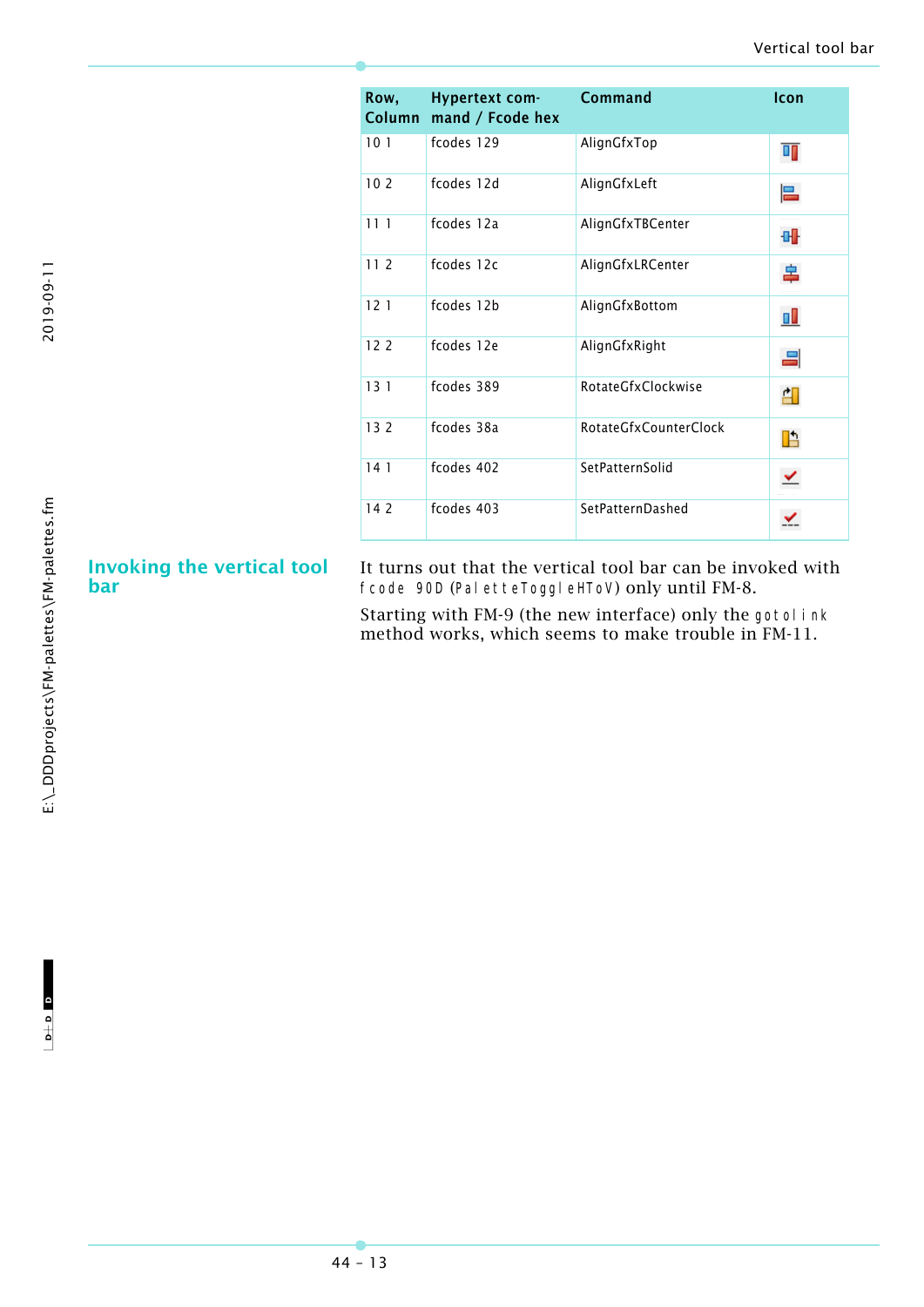# <span id="page-13-0"></span>**New vertical tool bar**

It turns out that most of the top area buttons are not of much use, because their functions are normally performed by keyboard shortcuts (e.g. Open: CTRL+O, Save: CTRL+S).

| Row,           | Hypertext command /<br>Column Fcode hex | <b>Command</b>        | Icon |
|----------------|-----------------------------------------|-----------------------|------|
| 1 <sub>1</sub> | fcodes 314                              | ImportFile            |      |
| 12             | fcodes 1430DF0                          | <b>ImportFormats</b>  |      |
| 21             | fcodes 3F1 3F2                          | EditingView           |      |
| 22             | fcodes 342                              | ViewBodyPages         |      |
| 31             | fcodes 4F1 4F2 4F3 3F8                  | PrintingView          |      |
| 3 <sub>2</sub> | fcodes 343                              | ViewMasterPages       |      |
| 4 1            | fcodes EF0                              | GotoPreviousView      |      |
| 4 2            | fcodes 344                              | ViewReferencePages    | נו   |
| 51             | fcodes 326                              | CopyPgfFormat         |      |
| 52             | fcodes 325                              | CopyCharFormat        |      |
| 6 1            | fcodes 286                              | RepeatLastParaCommand |      |
| 6 2            | fcodes 26B                              | CharacterRepeatLast   | ппи  |

A more useful arrangement of functions for the top area is:

Commands in the switching aea:

|  | gotolink lastpage  | - |                       |
|--|--------------------|---|-----------------------|
|  | gotolink firstpage | ۰ | $\triangleright$ Text |

Commands in the lower area are the same as in the Enhanced Tool Bar.

Since this menu item or button does not exist in FM-9 and higher, file wincmds.cfg must be modified to look:

```
<Command PaletteToggleHToV
  <Definition \x90D>
  <KeySequence \!qqv> <KeySeqLabel Esc q q v>
  <Mode All> >
```
If the command is no more available, you need to provide a file customui.cfg with following content:

<Command \_VertToolBar <Label Vertical Toolbar> <Hypertext openlink fminit/vertqab >> <Modify \_VertToolBar <KeySequence \!qqv> <KeySeqLabel Esc q q v>>

### **Establishing the New Vertical Toolbar**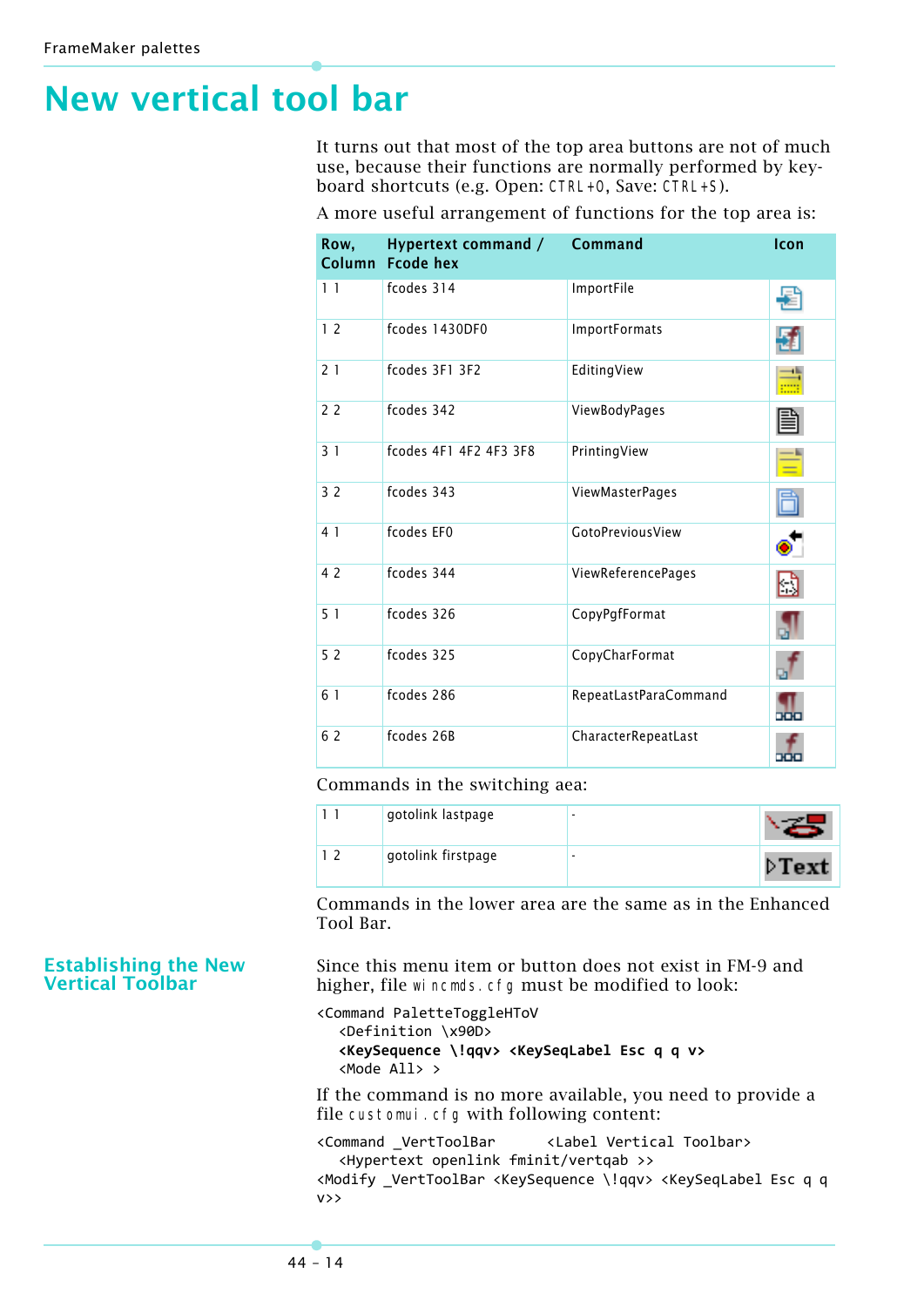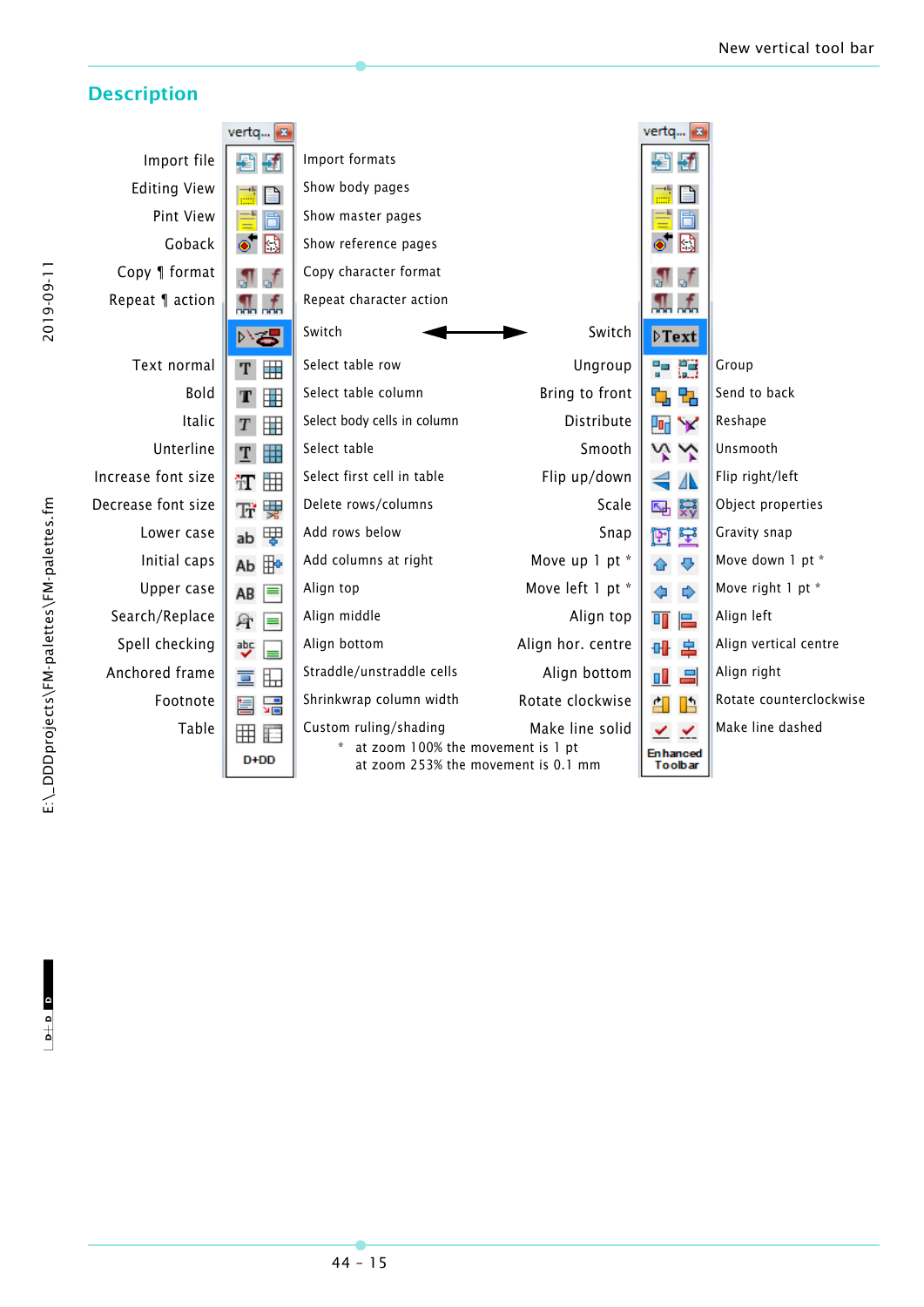# <span id="page-15-0"></span>**Template Browser**

The template browser is another FrameMaker palette. It uses two master pages (Right and More1) albeit quite a number of them are defined.

The reference page contains only one item for to open a Help, which is not used.. Context sensitive Help is no more available since FM 7!



There is a second Template Browser for structured documents which looks very similar (only the blue heading is different).

I know from people who have extended the template browser with their company templates.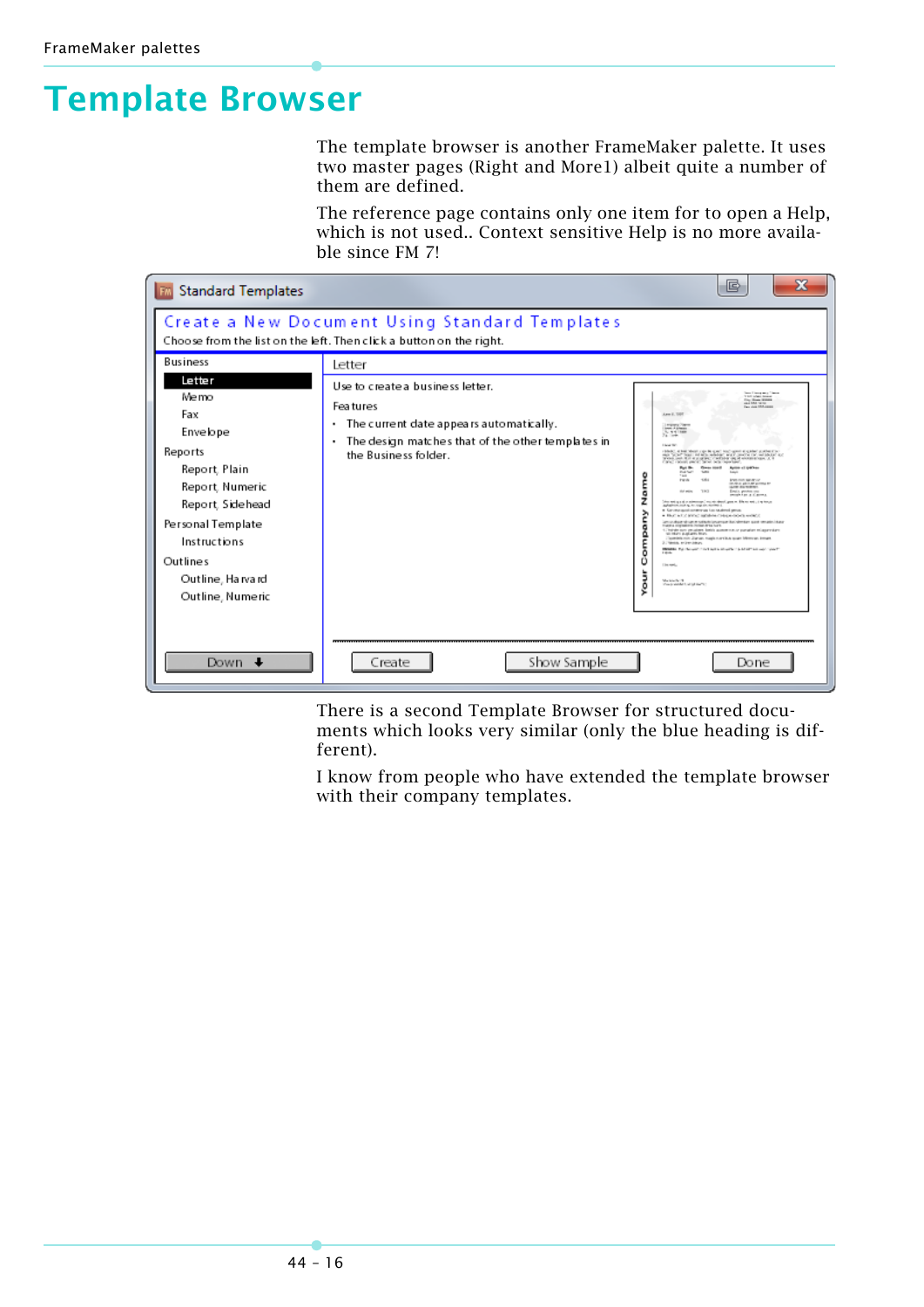# <span id="page-16-0"></span>**Thesaurus**

The thesaurus is a palette which is modified on the fly. It is a MIF file containing 4 master pages (Only, First, Right, Last) and two reference pages.

| <b>Thesaurus</b>                                                         |
|--------------------------------------------------------------------------|
| Word:<br>approximate                                                     |
| (1) adj                                                                  |
| close, near<br>Synonyms                                                  |
| $(2)$ adj                                                                |
| estimated, inexact, loose, rough<br>Synonyms                             |
| (3) verb                                                                 |
| approach, border on, come close, come near, resemble, touch,<br>Synonyms |
| verge on                                                                 |
|                                                                          |
|                                                                          |
|                                                                          |
| Look Up<br>Replace                                                       |

FrameMaker formatting capabilities are used here to for dynamically generating a dialogue. Platform dialogues do not provide the capability to change font or highlight, which is used here (bold, italic).

Data for this function come from *lang*. ths files in the dict directory.

| Word: | ီ§ |         |                                                   |  |
|-------|----|---------|---------------------------------------------------|--|
|       |    |         |                                                   |  |
|       |    |         |                                                   |  |
|       |    |         |                                                   |  |
|       |    |         |                                                   |  |
|       |    |         |                                                   |  |
|       |    |         |                                                   |  |
|       |    |         |                                                   |  |
|       |    |         |                                                   |  |
|       |    |         |                                                   |  |
|       |    |         |                                                   |  |
|       |    | Look Up | Replace<br>, <del>,,,,,,,,,,,,,,,,,,,,,,,</del> , |  |

### **Masterpage Right**

**Reference page Reference**

The following flows exist. The first line contains the hypertext command, which is repeated as text.

|          | HistoryMenu Empty text frame. |
|----------|-------------------------------|
|          | History popup HistoryMenu     |
| Lookup   | thslookup                     |
| pageup   | previouspage                  |
| pagedown | nextpage                      |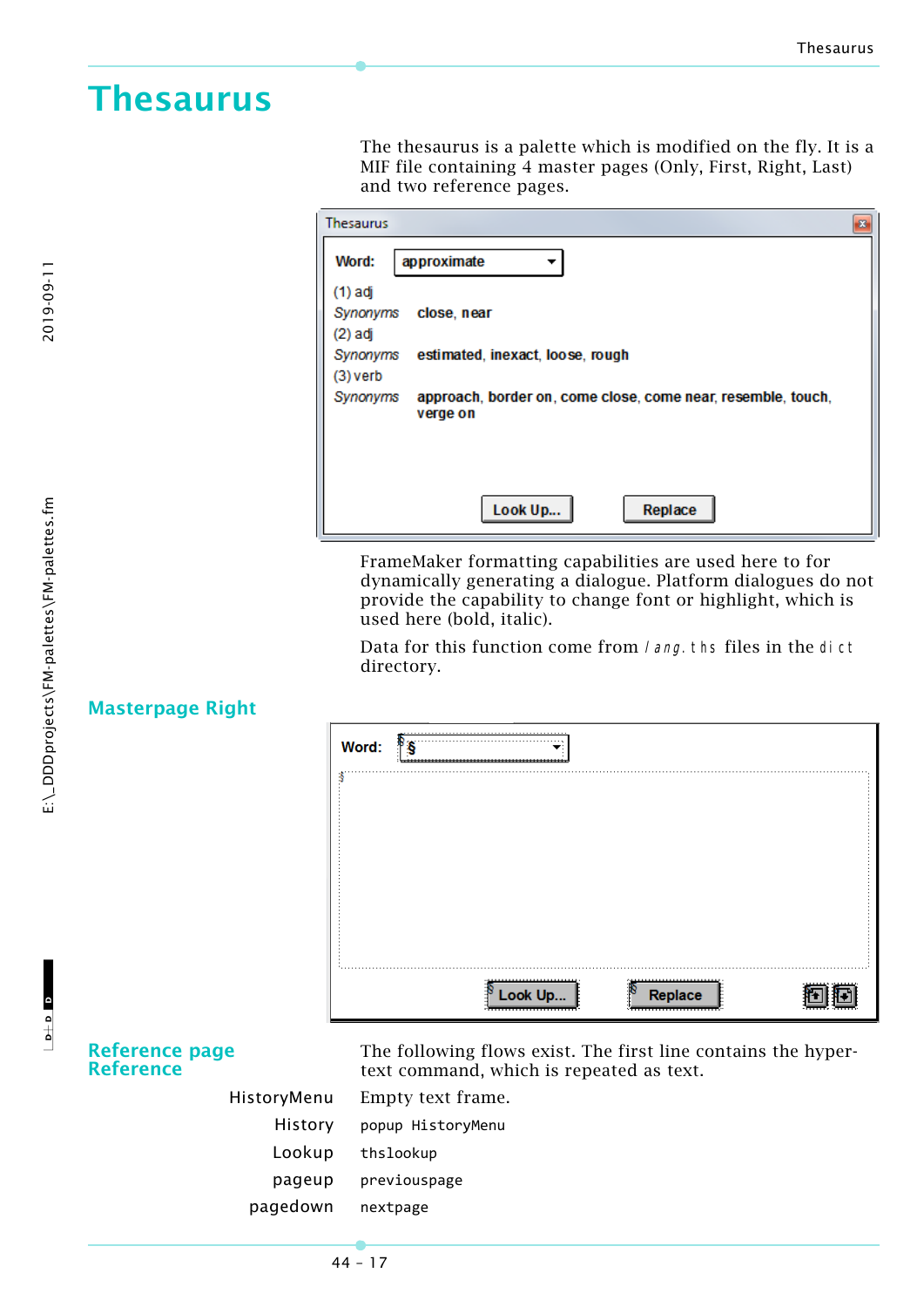| replace                                      | fcodes 3d3                                                                                                      |
|----------------------------------------------|-----------------------------------------------------------------------------------------------------------------|
| PaletteHelp                                  | edit.fm:DLG_Edit_Thesaurus_ThesaurusLookUp                                                                      |
| Note:                                        | The command thsi ookup can not be found in any command<br>list. I can not interpret the command in PaletteHelp. |
| <b>Reference Page</b><br><b>Instructions</b> |                                                                                                                 |
| <b>Body Pages</b>                            | No special treatment                                                                                            |
| Master Pages - All                           | <b>Important.</b> objects in order from back to front, select each<br>object in order and bring to front)       |
|                                              | • Word popup bitmap                                                                                             |
|                                              | Word text column. Empty, unconnected, no tag.                                                                   |
|                                              | • Word text column. Hypertext marker "matrix 1 1 history"                                                       |
|                                              | • Word text label. Text "Word".                                                                                 |
|                                              | Text column. Autoconnect, flow tag "A", empty.                                                                  |
|                                              | Lookup/Replace button outlines bitmap                                                                           |
|                                              | Lookup button text line. Text "Lookup"                                                                          |
|                                              | Replace button text line. Text "Replace"<br>٠                                                                   |
|                                              | Text column. Hypertext marker "matrix 1 1 lookup"<br>٠                                                          |
|                                              | • Text column. Hypertext marker "matrix 1 1 replace"                                                            |
| Master Pages - "Only"/                       | <b>Important.</b> objects in order from back to front)                                                          |
| "First"/"Right"/"Last"                       | • Up and Down arrow bitmaps if needed                                                                           |
|                                              | Text column. Hyper marker "matrix 1 1 pageup" if needed                                                         |
|                                              | Text column. HT marker "matrix 1 1 pagedown" if needed<br>٠                                                     |
| Reference Page -                             | • Text column. name "HistoryMenu", empty                                                                        |
| "Reference"                                  | Text column. name "history", leave contents as is                                                               |
|                                              | Text column. name "lookup", leave contents as is                                                                |
|                                              | Text column. name "replace", leave contents as is                                                               |
|                                              | Text column. name "PaletteHelp", leave contents as is                                                           |
|                                              | Text column. name "pageup", leave contents as is<br>٠                                                           |
|                                              | • Text column. name "pagedown", leave contents as is                                                            |
| <b>Localize Text Lines</b><br>Only:          | Texts "Lookup", "Replace", "Word"                                                                               |
| Do Not Localize:                             | Page names, Flow names, Marker text                                                                             |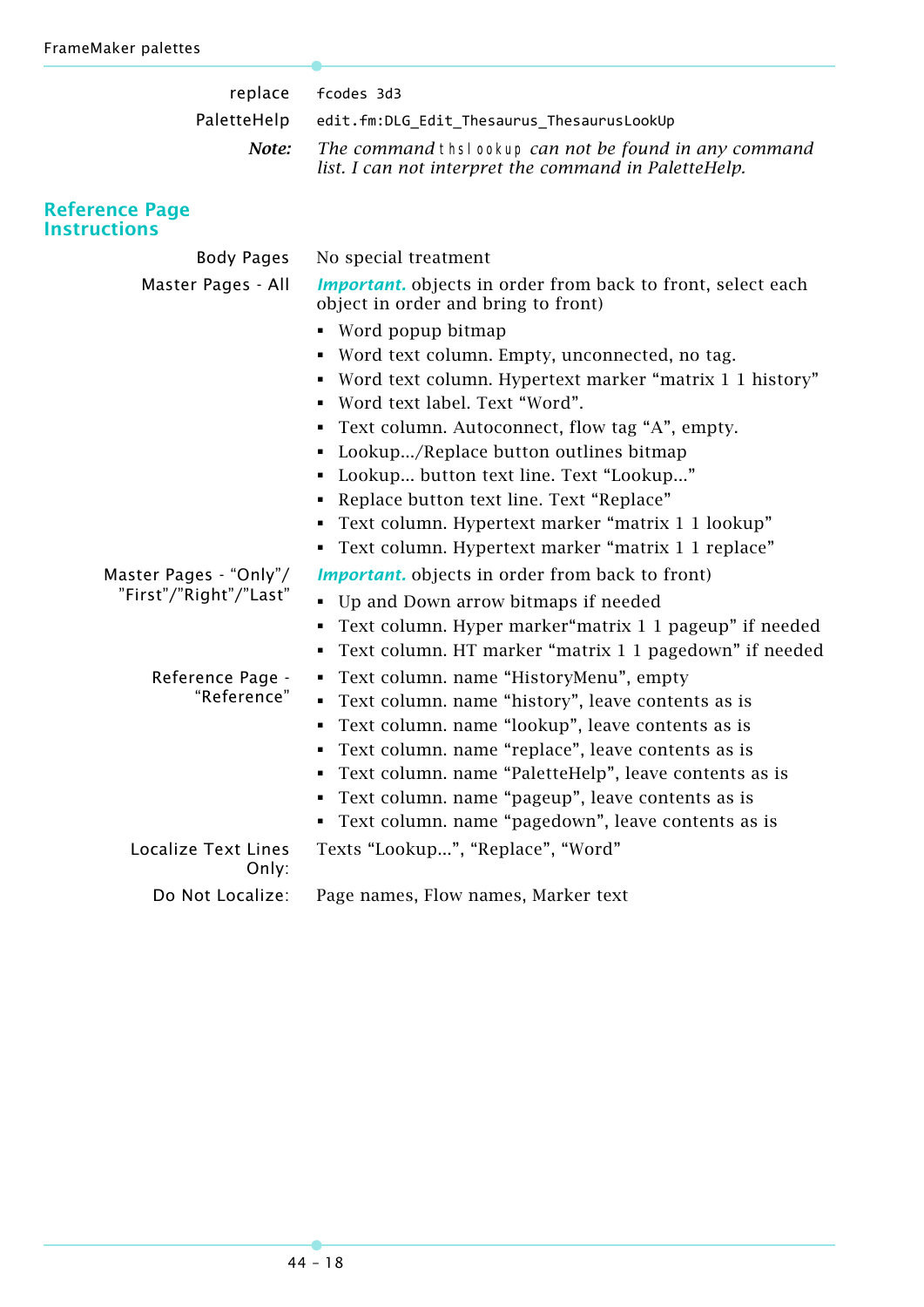# <span id="page-18-0"></span>**Book error log**

The book error log is also a locked file and hence a palette. It is however just some sort of template to fill it with the errors found.

The first reference page contains only a small frame with a line in it.The second reference page (README) contain this informatio:

*Note: The Book Error Log uses only the following paragraph tags:*

- **Body**
- **BookBody**
- BookHyperlink
- BookHyperlinkBody
- ReportHead
- ReportTitle

The remaining formats in this document have not been revised for the overall look and f feel of the document.

Localization Notes The only language that requires a localization for this file is Japanese. In that case, please make the above paragraph formats use a Japanese font.

Platform Notes There's a different template on each platform because the desired look re: fonts, zoom size, and window location is different for each platform. Other than these issues, there is no difference between the platform versions.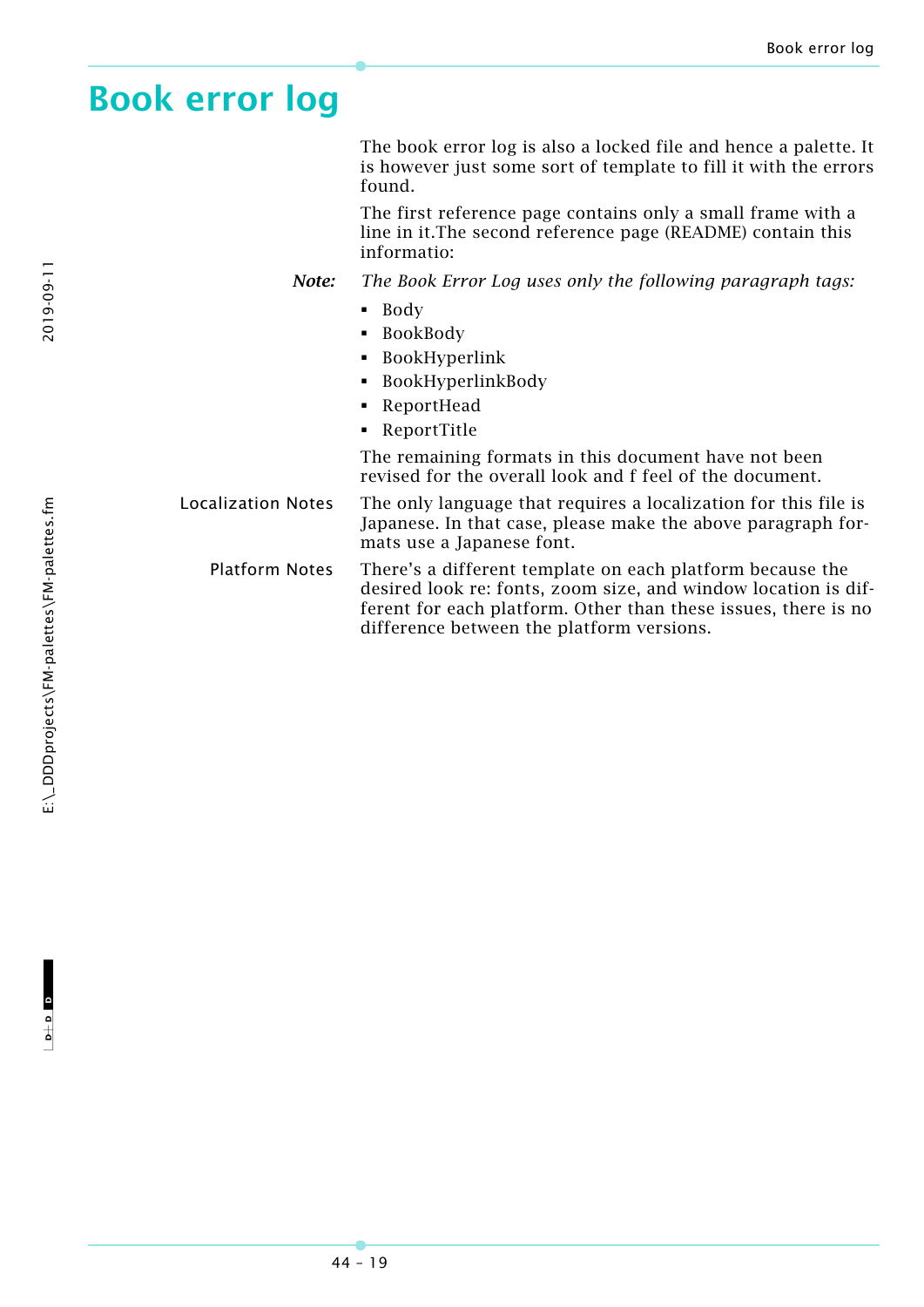# <span id="page-19-0"></span>**Graphics palette**

It's not clear to me how the graphics palette was implemented before FM-9 (the new interface). No dll with a matching dialogue definition or FM-palette could be found even back to FM-4.

Since FM-9, owl res. dl I contains the definition of the adam and eve components<sup>4)</sup> for the following items concerning the graphics tool palette, since FM-12 multiplied by the feature of large and coloured icons.

|                                                       | GFXBAR_C_L | coloured, large icons    |  |
|-------------------------------------------------------|------------|--------------------------|--|
|                                                       | GFXBAR_C_S | coloured, small icons    |  |
|                                                       | GFXBAR_M_L | monochrome, large icons  |  |
|                                                       | GFXBAR_M_S | monochrome, small icons. |  |
| The adam definitions for $CFYRAP \cap I$ implements t |            |                          |  |

adam definitions The adam definitions for GFXBAR\_C\_L implements the data interactions for gfx tool bar. It contains only items concerning the selection sub-panels (e.g. line width, or colour)

eve deinitions The eve-definitions for GFXBAR\_C\_L start with the definition of the f-codes for the tools: The sub-panels for the properties (e.g. line width) are defined in separate eve-sections, e.g. in gfx\_linewidth\_C\_L.eve. These do not refer to f-codes.

```
/*
this file implements the graphics toolbar in FM
*/
layout gfx bar C L
{
  constant:
```
/\* All these fcodes The fcodes for the tools are defined as:

#define KBD\_ALLSELECT 0xF20 #define KBD\_OBJSELECT 0xF21

#define KBD\_LINETOOL 0x3A0 #define KBD\_RECTTOOL 0x3A1 #define KBD\_POLYGTOO 0x3A2 #define KBD\_POLYLTOOL 0x3A3 #define KBD ARCTOOL 0x3A4 #define KBD\_ROUNDRECT 0x3A5 #define KBD\_OVALTOOL 0x3A6 #define KBD\_TEXTLTOOL 0x3A7 #define KBD\_TEXTRTOOL 0x3A8 #define KBD\_FREETOOL 0x3A9 #define KBD\_FRAMETOOL 0x3AA #define KBD\_HOTSPOT 0x4FD \*/ …

In the owlres.dll adam and eve are resource groups similar to bitmap. icon or cursor.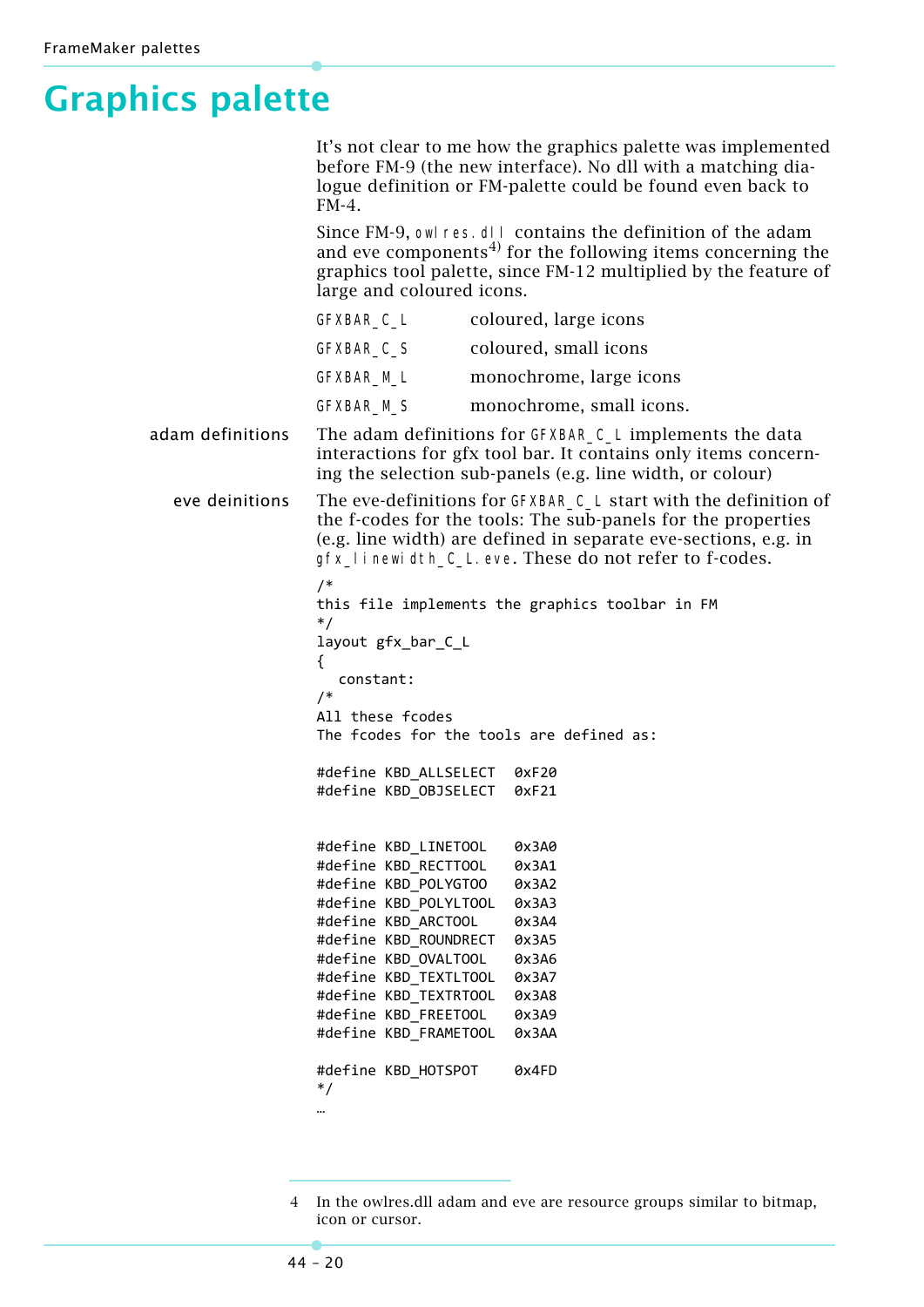<Command SmartSelectionTool <Label Smart Selection Tool> <KeySequence \!1s> <Definition \xF20> <Mode All>> <Command ObjectSelectionTool <Label Object Selection

Tool> <KeySequence \!1o> <Definition \xF21> <Mode All>>

<Command Line <Label Line> <KeySequence \!1l> <Definition \x3A0> <Mode All>>

<Command Rectangle <Label Rectangle> <KeySequence \!1r> <Definition \x3A1> <Mode All>>

<Command RoundedRectangle <Label Rounded Rectangle> <KeySequence \!1R> <Definition \x3A5> <Mode All>>

<Command Polygon <Label Polygon> <KeySequence \!1pg> <Definition \x3A2> <Mode All>>

<Command Polyline <Label Polyline> <KeySequence \!1pl> <Definition \x3A3> <Mode All>>

<Command Arc <Label Arc> <KeySequence \!1a> <Definition \x3A4> <Mode All>>

**Commands** In cmds.cfg the commands related to these f-codes are listed under the heading Tools.

> <Command Ellipse <Label Ellipse> <KeySequence \!1e> <Definition \x3A6>

> > <Mode All>>

<Command Textline <Label Text Line> <KeySequence \!1tl> <Definition \x3A7>

<Mode All>>

<Mode All>>

<Command Freehand <Label Freehand> <KeySequence \!1f> <Definition \x3A9>

<Mode All>>

<Mode All>>

<Mode All>>

Tool>

<Command SelectLastUsedTool <Label Select Last Used

<KeySequence \!11> <Definition \x3AB>

<Command Frame <Label Frame> <KeySequence \!1m> <Definition \x3AA>

<Command TextFrame <Label Text Frame> <KeySequence \!1tf> <KeySequence \!1tc> <Definition \x3A8>

\*\*\* Dashed Lines Commands \*\*\*

<Command SetPatternSolid <Label Set Pattern Solid> <KeySequence \!1ds> <Definition \x402> <Mode All>>

<Command SetPatternDashed <Label Set Pattern Dashed> <KeySequence \!1dd> <Definition \x403> <Mode All>>

<Command SelectFirstDashedPattern <Label Select First Dashed Pattern> <KeySequence \!0d> <Definition \x404> <Mode All>>

<Command SelectLastDashedPattern <Label Select Last Dashed Pattern> <KeySequence \!9d> <Definition \x405> <Mode All>>

<Command SelectNextDashedPattern <Label Select Next Dashed Pattern> <KeySequence \!\+d> <Definition \x406> <Mode All>>

<Command SelectPreviousDashedPattern <Label Select Previous Dashed Pattern> <KeySequence \!‐d> <Definition \x407> <Mode All>>

<Command DashedOptions <Label Dashed Options> <KeySequence \!1di> <Definition \x408> <Mode All>>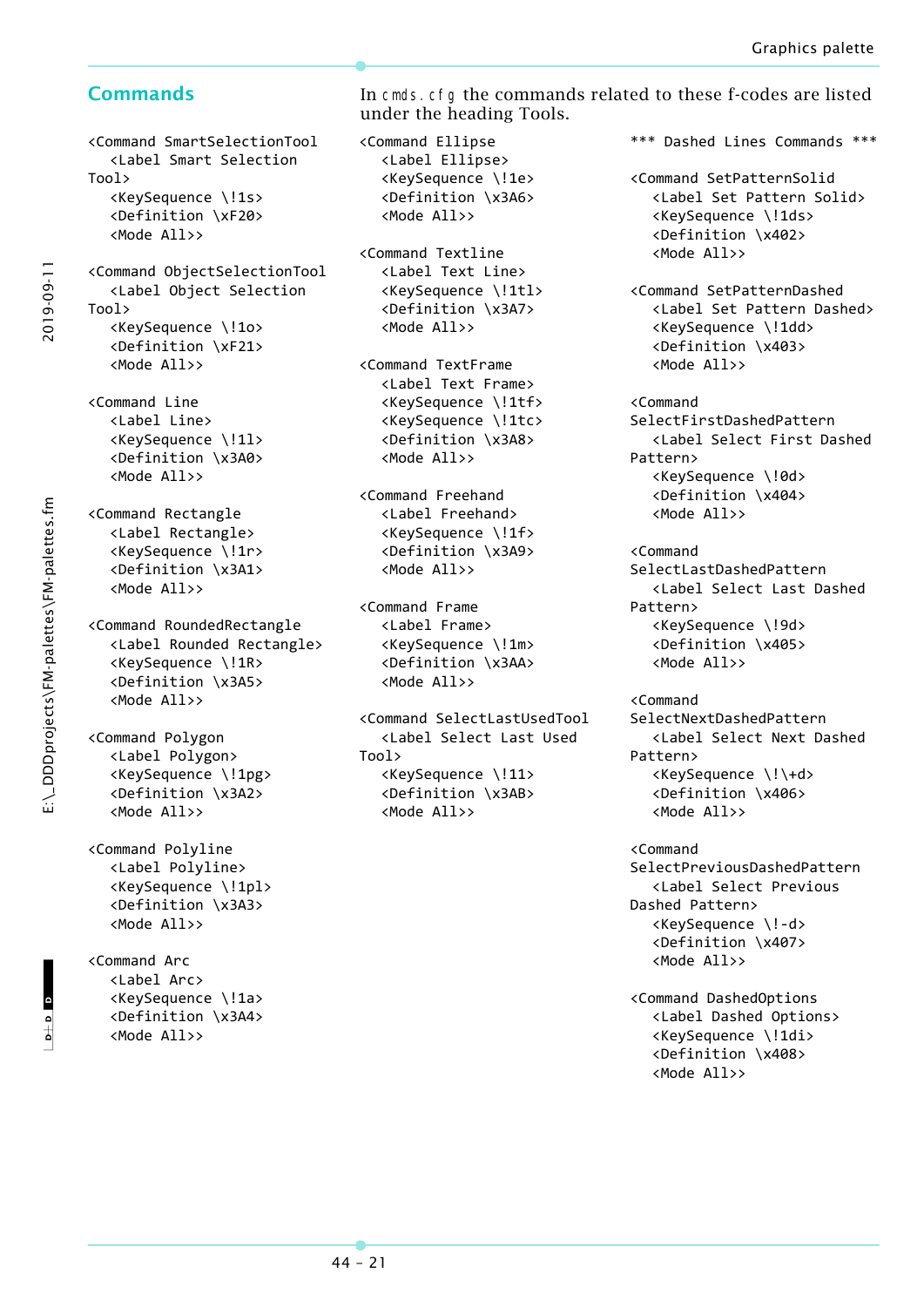**Conclusion** Hence it would only be possible to set up a toolbar or palette for the commands given in the cmds. cfg file.

> The new interface allows to dock the graphics tools in the top area with other tool bars - but it remains to be two rows.



# <span id="page-21-0"></span>**Fcodes**

See the various tables I have created with the itl script *Report FM commands*: [www.daube.ch/docu/fmaker08.html](http://www.daube.ch/docu/fmaker08.html)